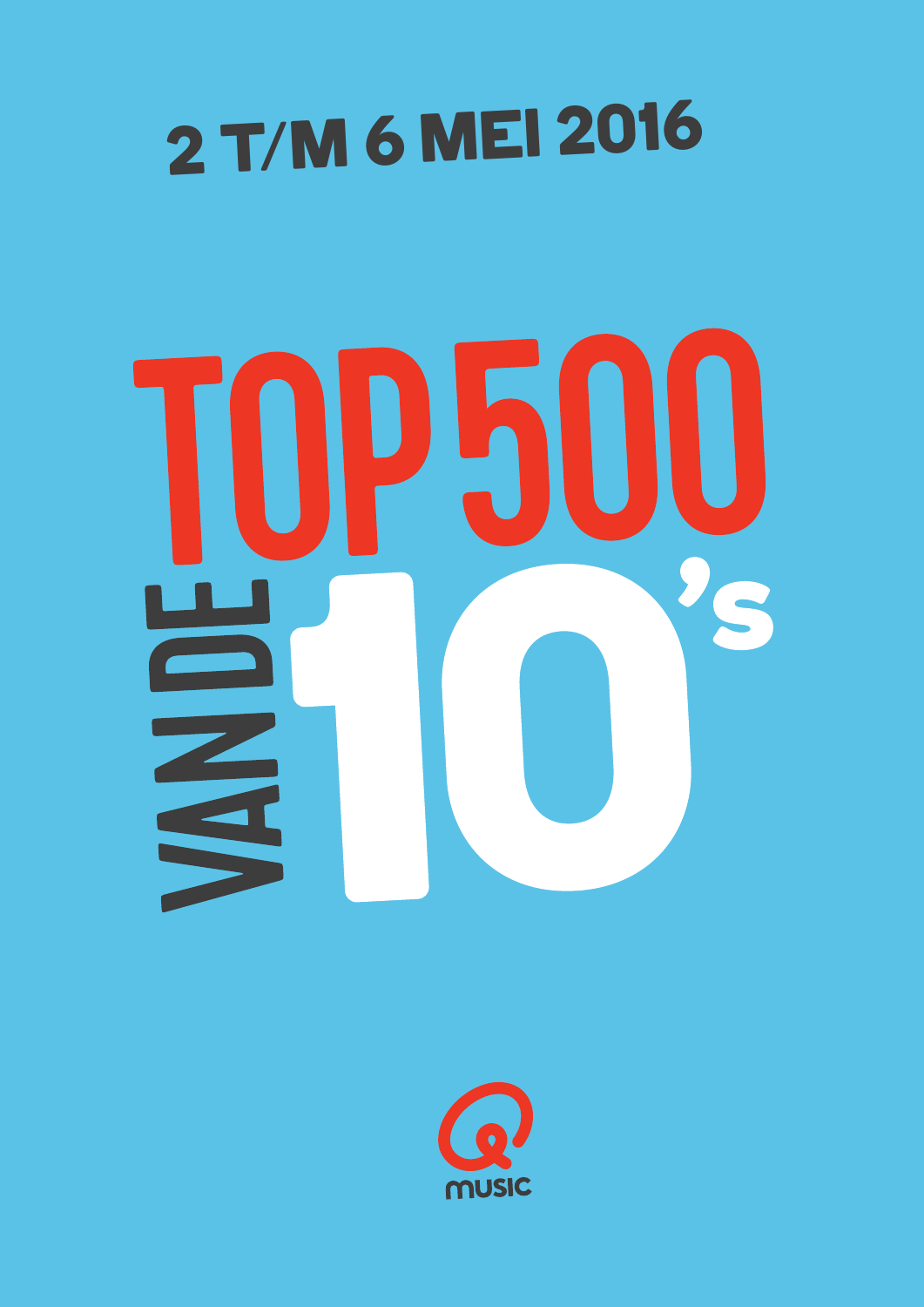| <b>POS 2016</b> | <b>POS 2015</b>         | <b>Titel</b>                        | <b>Artiest</b>                                              |              |
|-----------------|-------------------------|-------------------------------------|-------------------------------------------------------------|--------------|
|                 | 1                       | <b>Wake Me Up</b>                   | <b>AVICII &amp; ALOE BLACC</b>                              |              |
| $\overline{c}$  | 18                      | <b>Someone Like You</b>             | ADELE                                                       |              |
| 3               | 13                      | <b>Can't Hold Us</b>                | <b>MACKLEMORE &amp; RYAN LEWIS</b>                          |              |
|                 | 103                     | <b>Chandelier</b>                   | SIA                                                         |              |
| 5               | 4                       | <b>Thinking Out Loud</b>            | <b>ED SHEERAN</b>                                           |              |
| 6               | 33                      | <b>Year Of Summer</b>               | <b>WILDSTYLEZ &amp; NIELS GEUSEBROEK</b>                    |              |
|                 | 29                      | <b>Paradise</b>                     | COLDPLAY                                                    |              |
| 8               | 26                      | <b>Oceaan</b>                       | <b>RACOON</b>                                               |              |
| 9               | 7                       | <b>Titanium</b>                     | <b>DAVID GUETTA &amp; SIA</b>                               |              |
| 10              | $\overline{\mathbf{c}}$ | Home                                | <b>DOTAN</b>                                                |              |
| 11              | 5                       | <b>Happy</b>                        | <b>PHARRELL WILLIAMS</b>                                    |              |
| 12              |                         | Hello                               | ADELE                                                       |              |
| 13              | 9                       | <b>A Sky Full Of Stars</b>          | <b>COLDPLAY &amp; AVICII</b>                                |              |
| 14              |                         | Sorry                               | <b>JUSTIN BIEBER</b>                                        |              |
| 15              | 31                      | <b>Hall Of Fame</b>                 | THE SCRIPT & WILL.I.AM                                      |              |
| 16              | 3                       | This Is What It Feels Like          | <b>ARMIN VAN BUUREN</b>                                     |              |
| 17              | 320                     | See You Again                       | <b>WIZ KHALIFA &amp; CHARLIE PUTH</b>                       |              |
| 18              | 8                       | War                                 | <b>KENSINGTON</b>                                           |              |
| 19              | 14                      | <b>All Of Me</b>                    | <b>JOHN LEGEND</b>                                          |              |
| 20              | 21                      | <b>Animals</b>                      | <b>MARTIN GARRIX</b>                                        |              |
| 21              | 10                      | Pompeii                             | <b>BASTILLE</b>                                             |              |
| 22              | 15                      | <b>Don't You Worry Child</b>        | <b>SWEDISH HOUSE MAFIA</b>                                  |              |
| 23              | 69                      | <b>In Your Arms</b>                 | <b>CHEF'SPECIAL</b>                                         |              |
| 24              | 129                     | <b>Hey Brother</b>                  | <b>AVICII</b>                                               |              |
| 25              | 16                      | <b>Just The Way You Are</b>         | <b>BRUNO MARS</b>                                           |              |
| 26              | 32                      | I See Fire                          | <b>ED SHEERAN</b>                                           | S            |
| 27              | 72                      | <b>Summer</b>                       | <b>CALVIN HARRIS</b>                                        |              |
| 28              | 20                      | If You Could See Me Now             | THE SCRIPT                                                  |              |
| 29              | 42                      | <b>Born This Way</b>                | <b>LADY GAGA</b>                                            |              |
| 30              | ÷,                      | <b>Breng Me Naar Het Water</b>      | <b>MARCO BORSATO &amp; MATT SIMONS</b><br><b>KENSINGTON</b> |              |
| 31<br>32        | 23<br>84                | <b>Streets</b><br><b>Fireflies</b>  | <b>OWL CITY</b>                                             |              |
| 33              | 35                      | Love Me Like You Do                 | <b>ELLIE GOULDING</b>                                       |              |
| 34              | 148                     | <b>Thrift Shop</b>                  | <b>MACKLEMORE &amp; RYAN LEWIS</b>                          |              |
| 35              | 25                      | <b>Demons</b>                       | <b>IMAGINE DRAGONS</b>                                      |              |
| 36              | 34                      | <b>Calm After The Storm</b>         | THE COMMON LINNETS                                          |              |
| 37              | 46                      | <b>Levels</b>                       | <b>AVICII</b>                                               |              |
| 38              | 6                       | Let Her Go                          | <b>PASSENGER</b>                                            | E            |
| 39              | 40                      | <b>Uptown Funk</b>                  | <b>MARK RONSON &amp; BRUNO MARS</b>                         |              |
| 40              |                         | <b>Take Your Time</b>               | <b>SAM HUNT</b>                                             |              |
| 41              | 12 <sup>°</sup>         | <b>Superheroes</b>                  | THE SCRIPT                                                  |              |
| 42              | 159                     | Dat Ik Je Mis                       | <b>MAAIKE OUBOTER</b>                                       |              |
| 43              | 97                      | <b>Bailando</b>                     | <b>ENRIQUE IGLESIAS &amp; SEAN PAUL</b>                     |              |
| 44              | 50                      | <b>Take Me To Church</b>            | <b>HOZIER</b>                                               |              |
| 45              | 227                     | Lean On                             | <b>MAJOR LAZER</b>                                          |              |
| 46              | 28                      | <b>Somebody That I Used To Know</b> | <b>GOTYE &amp; KIMBRA</b>                                   |              |
| 47              | 36                      | <b>Mirrors</b>                      | <b>JUSTIN TIMBERLAKE</b>                                    |              |
| 48              | 110                     | I Won't Give Up                     | <b>JASON MRAZ</b>                                           |              |
| 49              | 78                      | <b>Runaway (U &amp; I)</b>          | <b>GALANTIS</b>                                             |              |
| 50              | ÷.                      | <b>Love Yourself</b>                | <b>JUSTIN BIEBER</b>                                        |              |
| 51              | 49                      | <b>Danza Kuduro</b>                 | <b>DON OMAR &amp; LUCENZO</b>                               |              |
| 52              | 151                     | <b>Skyfall</b>                      | <b>ADELE</b>                                                |              |
| 53              | 208                     | <b>Firestone</b>                    | <b>KYGO</b>                                                 | <b>MUSIC</b> |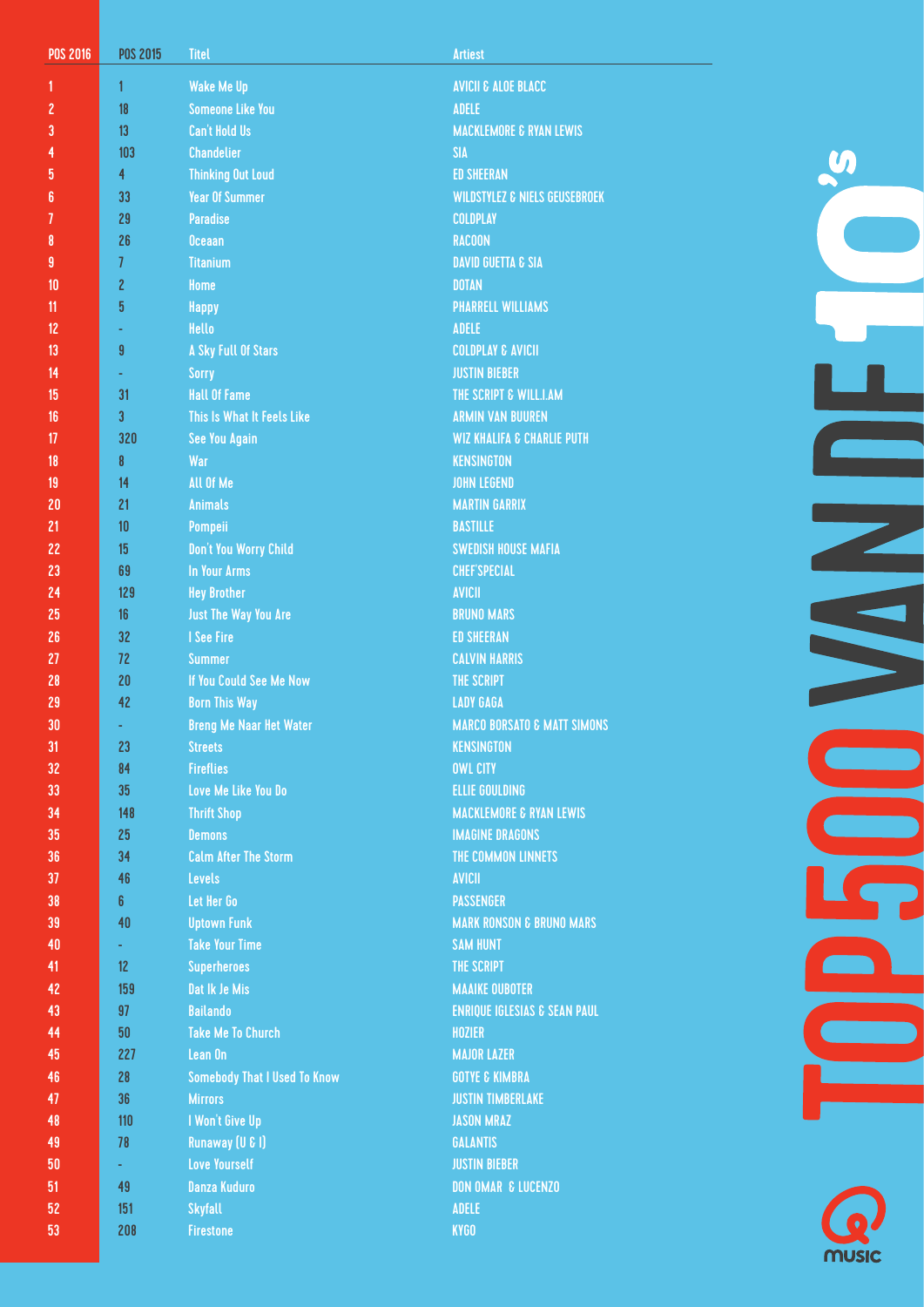| 54<br>65<br>A GREAT BIG WORLD & CHRISTINA AGUILERA<br><b>Say Something</b><br>55<br>67<br><b>PINK</b><br><b>Try</b><br><b>Sterrenstof</b><br>DE JEUGD VAN TEGENWOORDIG<br>56<br>70<br>57<br>41<br><b>Magic</b><br>COLDPLAY<br>58<br>39<br><b>The A Team</b><br><b>ED SHEERAN</b><br><b>Heading Up High</b><br>ARMIN VAN BUUREN & KENSINGTON<br>59<br>÷<br>Love The Way You Lie<br><b>EMINEM &amp; RIHANNA</b><br>60<br>30<br><b>Shake It Off</b><br>61<br>89<br><b>TAYLOR SWIFT</b><br>77<br>Mag Ik Dan Bij Jou<br><b>CLAUDIA DE BREIJ</b><br>62<br>75<br>63<br><b>Counting Stars</b><br><b>ONEREPUBLIC</b><br><b>Another Love</b><br><b>TOM ODELL</b><br>64<br>223<br><b>BEYONCÉ</b><br><b>Run The World (Girls)</b><br>65<br>236<br><b>KEANE</b><br>66<br>68<br><b>Sovereign Light Cafe</b><br><b>Formidable</b><br><b>STROMAE</b><br>67<br>154<br><b>Shut Up And Dance</b><br>186<br><b>WALK THE MOON</b><br>68<br>118<br><b>B.O.B. &amp; HAYLEY WILLIAMS</b><br>69<br><b>Airplanes</b><br>51<br>70<br><b>Tsunami</b><br><b>DVBBS &amp; BORGEOUS</b><br>22<br><b>Stay With Me</b><br><b>SAM SMITH</b><br>71<br>72<br>94<br><b>ADELE</b><br><b>Rolling In The Deep</b><br>U <sub>2</sub><br><b>Ordinary Love</b><br>73<br>59<br>93<br><b>Telephone</b><br><b>LADY GAGA &amp; BEYONCÉ</b><br>74<br>75<br>44<br><b>Radioactive</b><br><b>IMAGINE DRAGONS</b><br><b>Ghost Town</b><br><b>ADAM LAMBERT</b><br>76<br>÷.<br>482<br>Soldier<br><b>GAVIN DEGRAW</b><br>77<br><b>Home Again</b><br><b>KENSINGTON</b><br>78<br>48<br><b>RIHANNA</b><br>82<br><b>Diamonds</b><br>79<br>92<br><b>Sexy Als Ik Dans</b><br><b>NIELSON</b><br>80<br><b>Waka Waka (This Time For Africa)</b><br><b>SHAKIRA</b><br>81<br>131<br>Photograph<br><b>ED SHEERAN</b><br>82<br>÷.<br>11<br><b>Blurred Lines</b><br>83<br>ROBIN THICKE & T.I. & PHARRELL WILLIAMS<br>79<br><b>For The First Time</b><br><b>THE SCRIPT</b><br>84<br>56<br><b>LOREEN</b><br>85<br><b>Euphoria</b><br><b>MR. PROBZ</b><br>86<br>71<br><b>Nothing Really Matters</b><br>76<br><b>PITBULL</b><br>87<br><b>Fireball</b><br>27<br><b>Blank Space</b><br>88<br><b>TAYLOR SWIFT</b><br><b>Samen Voor Altijd</b><br>89<br>268<br><b>MARCO BORSATO &amp; LANGE FRANS</b><br>66<br><b>She Wolf (Falling To Pieces)</b><br><b>DAVID GUETTA &amp; SIA</b><br>90<br><b>SIMPLE PLAN &amp; SEAN PAUL</b><br>100<br><b>Summer Paradise</b><br>91<br><b>COLDPLAY &amp; BEYONCÉ</b><br>92<br><b>Hymn For The Weekend</b><br>¥.<br>RIHANNA & MIKKY EKKO<br>93<br>174<br><b>Stay</b><br>94<br>112<br><b>Gangnam Style</b><br><b>PSY</b><br>47<br>Let It Go<br>95<br><b>DEMI LOVATO</b> |
|----------------------------------------------------------------------------------------------------------------------------------------------------------------------------------------------------------------------------------------------------------------------------------------------------------------------------------------------------------------------------------------------------------------------------------------------------------------------------------------------------------------------------------------------------------------------------------------------------------------------------------------------------------------------------------------------------------------------------------------------------------------------------------------------------------------------------------------------------------------------------------------------------------------------------------------------------------------------------------------------------------------------------------------------------------------------------------------------------------------------------------------------------------------------------------------------------------------------------------------------------------------------------------------------------------------------------------------------------------------------------------------------------------------------------------------------------------------------------------------------------------------------------------------------------------------------------------------------------------------------------------------------------------------------------------------------------------------------------------------------------------------------------------------------------------------------------------------------------------------------------------------------------------------------------------------------------------------------------------------------------------------------------------------------------------------------------------------------------------------------------------------------------------------------------------------------------------------------------------------------------------------------------------------------------------------------------------------------------------------------------------------------------------------------------------------------------------------------------------------------------------------------------------------------------------------------------------------------------------------------------|
|                                                                                                                                                                                                                                                                                                                                                                                                                                                                                                                                                                                                                                                                                                                                                                                                                                                                                                                                                                                                                                                                                                                                                                                                                                                                                                                                                                                                                                                                                                                                                                                                                                                                                                                                                                                                                                                                                                                                                                                                                                                                                                                                                                                                                                                                                                                                                                                                                                                                                                                                                                                                                            |
|                                                                                                                                                                                                                                                                                                                                                                                                                                                                                                                                                                                                                                                                                                                                                                                                                                                                                                                                                                                                                                                                                                                                                                                                                                                                                                                                                                                                                                                                                                                                                                                                                                                                                                                                                                                                                                                                                                                                                                                                                                                                                                                                                                                                                                                                                                                                                                                                                                                                                                                                                                                                                            |
|                                                                                                                                                                                                                                                                                                                                                                                                                                                                                                                                                                                                                                                                                                                                                                                                                                                                                                                                                                                                                                                                                                                                                                                                                                                                                                                                                                                                                                                                                                                                                                                                                                                                                                                                                                                                                                                                                                                                                                                                                                                                                                                                                                                                                                                                                                                                                                                                                                                                                                                                                                                                                            |
|                                                                                                                                                                                                                                                                                                                                                                                                                                                                                                                                                                                                                                                                                                                                                                                                                                                                                                                                                                                                                                                                                                                                                                                                                                                                                                                                                                                                                                                                                                                                                                                                                                                                                                                                                                                                                                                                                                                                                                                                                                                                                                                                                                                                                                                                                                                                                                                                                                                                                                                                                                                                                            |
|                                                                                                                                                                                                                                                                                                                                                                                                                                                                                                                                                                                                                                                                                                                                                                                                                                                                                                                                                                                                                                                                                                                                                                                                                                                                                                                                                                                                                                                                                                                                                                                                                                                                                                                                                                                                                                                                                                                                                                                                                                                                                                                                                                                                                                                                                                                                                                                                                                                                                                                                                                                                                            |
|                                                                                                                                                                                                                                                                                                                                                                                                                                                                                                                                                                                                                                                                                                                                                                                                                                                                                                                                                                                                                                                                                                                                                                                                                                                                                                                                                                                                                                                                                                                                                                                                                                                                                                                                                                                                                                                                                                                                                                                                                                                                                                                                                                                                                                                                                                                                                                                                                                                                                                                                                                                                                            |
|                                                                                                                                                                                                                                                                                                                                                                                                                                                                                                                                                                                                                                                                                                                                                                                                                                                                                                                                                                                                                                                                                                                                                                                                                                                                                                                                                                                                                                                                                                                                                                                                                                                                                                                                                                                                                                                                                                                                                                                                                                                                                                                                                                                                                                                                                                                                                                                                                                                                                                                                                                                                                            |
|                                                                                                                                                                                                                                                                                                                                                                                                                                                                                                                                                                                                                                                                                                                                                                                                                                                                                                                                                                                                                                                                                                                                                                                                                                                                                                                                                                                                                                                                                                                                                                                                                                                                                                                                                                                                                                                                                                                                                                                                                                                                                                                                                                                                                                                                                                                                                                                                                                                                                                                                                                                                                            |
|                                                                                                                                                                                                                                                                                                                                                                                                                                                                                                                                                                                                                                                                                                                                                                                                                                                                                                                                                                                                                                                                                                                                                                                                                                                                                                                                                                                                                                                                                                                                                                                                                                                                                                                                                                                                                                                                                                                                                                                                                                                                                                                                                                                                                                                                                                                                                                                                                                                                                                                                                                                                                            |
|                                                                                                                                                                                                                                                                                                                                                                                                                                                                                                                                                                                                                                                                                                                                                                                                                                                                                                                                                                                                                                                                                                                                                                                                                                                                                                                                                                                                                                                                                                                                                                                                                                                                                                                                                                                                                                                                                                                                                                                                                                                                                                                                                                                                                                                                                                                                                                                                                                                                                                                                                                                                                            |
|                                                                                                                                                                                                                                                                                                                                                                                                                                                                                                                                                                                                                                                                                                                                                                                                                                                                                                                                                                                                                                                                                                                                                                                                                                                                                                                                                                                                                                                                                                                                                                                                                                                                                                                                                                                                                                                                                                                                                                                                                                                                                                                                                                                                                                                                                                                                                                                                                                                                                                                                                                                                                            |
|                                                                                                                                                                                                                                                                                                                                                                                                                                                                                                                                                                                                                                                                                                                                                                                                                                                                                                                                                                                                                                                                                                                                                                                                                                                                                                                                                                                                                                                                                                                                                                                                                                                                                                                                                                                                                                                                                                                                                                                                                                                                                                                                                                                                                                                                                                                                                                                                                                                                                                                                                                                                                            |
|                                                                                                                                                                                                                                                                                                                                                                                                                                                                                                                                                                                                                                                                                                                                                                                                                                                                                                                                                                                                                                                                                                                                                                                                                                                                                                                                                                                                                                                                                                                                                                                                                                                                                                                                                                                                                                                                                                                                                                                                                                                                                                                                                                                                                                                                                                                                                                                                                                                                                                                                                                                                                            |
|                                                                                                                                                                                                                                                                                                                                                                                                                                                                                                                                                                                                                                                                                                                                                                                                                                                                                                                                                                                                                                                                                                                                                                                                                                                                                                                                                                                                                                                                                                                                                                                                                                                                                                                                                                                                                                                                                                                                                                                                                                                                                                                                                                                                                                                                                                                                                                                                                                                                                                                                                                                                                            |
|                                                                                                                                                                                                                                                                                                                                                                                                                                                                                                                                                                                                                                                                                                                                                                                                                                                                                                                                                                                                                                                                                                                                                                                                                                                                                                                                                                                                                                                                                                                                                                                                                                                                                                                                                                                                                                                                                                                                                                                                                                                                                                                                                                                                                                                                                                                                                                                                                                                                                                                                                                                                                            |
|                                                                                                                                                                                                                                                                                                                                                                                                                                                                                                                                                                                                                                                                                                                                                                                                                                                                                                                                                                                                                                                                                                                                                                                                                                                                                                                                                                                                                                                                                                                                                                                                                                                                                                                                                                                                                                                                                                                                                                                                                                                                                                                                                                                                                                                                                                                                                                                                                                                                                                                                                                                                                            |
|                                                                                                                                                                                                                                                                                                                                                                                                                                                                                                                                                                                                                                                                                                                                                                                                                                                                                                                                                                                                                                                                                                                                                                                                                                                                                                                                                                                                                                                                                                                                                                                                                                                                                                                                                                                                                                                                                                                                                                                                                                                                                                                                                                                                                                                                                                                                                                                                                                                                                                                                                                                                                            |
|                                                                                                                                                                                                                                                                                                                                                                                                                                                                                                                                                                                                                                                                                                                                                                                                                                                                                                                                                                                                                                                                                                                                                                                                                                                                                                                                                                                                                                                                                                                                                                                                                                                                                                                                                                                                                                                                                                                                                                                                                                                                                                                                                                                                                                                                                                                                                                                                                                                                                                                                                                                                                            |
|                                                                                                                                                                                                                                                                                                                                                                                                                                                                                                                                                                                                                                                                                                                                                                                                                                                                                                                                                                                                                                                                                                                                                                                                                                                                                                                                                                                                                                                                                                                                                                                                                                                                                                                                                                                                                                                                                                                                                                                                                                                                                                                                                                                                                                                                                                                                                                                                                                                                                                                                                                                                                            |
|                                                                                                                                                                                                                                                                                                                                                                                                                                                                                                                                                                                                                                                                                                                                                                                                                                                                                                                                                                                                                                                                                                                                                                                                                                                                                                                                                                                                                                                                                                                                                                                                                                                                                                                                                                                                                                                                                                                                                                                                                                                                                                                                                                                                                                                                                                                                                                                                                                                                                                                                                                                                                            |
|                                                                                                                                                                                                                                                                                                                                                                                                                                                                                                                                                                                                                                                                                                                                                                                                                                                                                                                                                                                                                                                                                                                                                                                                                                                                                                                                                                                                                                                                                                                                                                                                                                                                                                                                                                                                                                                                                                                                                                                                                                                                                                                                                                                                                                                                                                                                                                                                                                                                                                                                                                                                                            |
|                                                                                                                                                                                                                                                                                                                                                                                                                                                                                                                                                                                                                                                                                                                                                                                                                                                                                                                                                                                                                                                                                                                                                                                                                                                                                                                                                                                                                                                                                                                                                                                                                                                                                                                                                                                                                                                                                                                                                                                                                                                                                                                                                                                                                                                                                                                                                                                                                                                                                                                                                                                                                            |
|                                                                                                                                                                                                                                                                                                                                                                                                                                                                                                                                                                                                                                                                                                                                                                                                                                                                                                                                                                                                                                                                                                                                                                                                                                                                                                                                                                                                                                                                                                                                                                                                                                                                                                                                                                                                                                                                                                                                                                                                                                                                                                                                                                                                                                                                                                                                                                                                                                                                                                                                                                                                                            |
|                                                                                                                                                                                                                                                                                                                                                                                                                                                                                                                                                                                                                                                                                                                                                                                                                                                                                                                                                                                                                                                                                                                                                                                                                                                                                                                                                                                                                                                                                                                                                                                                                                                                                                                                                                                                                                                                                                                                                                                                                                                                                                                                                                                                                                                                                                                                                                                                                                                                                                                                                                                                                            |
|                                                                                                                                                                                                                                                                                                                                                                                                                                                                                                                                                                                                                                                                                                                                                                                                                                                                                                                                                                                                                                                                                                                                                                                                                                                                                                                                                                                                                                                                                                                                                                                                                                                                                                                                                                                                                                                                                                                                                                                                                                                                                                                                                                                                                                                                                                                                                                                                                                                                                                                                                                                                                            |
|                                                                                                                                                                                                                                                                                                                                                                                                                                                                                                                                                                                                                                                                                                                                                                                                                                                                                                                                                                                                                                                                                                                                                                                                                                                                                                                                                                                                                                                                                                                                                                                                                                                                                                                                                                                                                                                                                                                                                                                                                                                                                                                                                                                                                                                                                                                                                                                                                                                                                                                                                                                                                            |
|                                                                                                                                                                                                                                                                                                                                                                                                                                                                                                                                                                                                                                                                                                                                                                                                                                                                                                                                                                                                                                                                                                                                                                                                                                                                                                                                                                                                                                                                                                                                                                                                                                                                                                                                                                                                                                                                                                                                                                                                                                                                                                                                                                                                                                                                                                                                                                                                                                                                                                                                                                                                                            |
|                                                                                                                                                                                                                                                                                                                                                                                                                                                                                                                                                                                                                                                                                                                                                                                                                                                                                                                                                                                                                                                                                                                                                                                                                                                                                                                                                                                                                                                                                                                                                                                                                                                                                                                                                                                                                                                                                                                                                                                                                                                                                                                                                                                                                                                                                                                                                                                                                                                                                                                                                                                                                            |
|                                                                                                                                                                                                                                                                                                                                                                                                                                                                                                                                                                                                                                                                                                                                                                                                                                                                                                                                                                                                                                                                                                                                                                                                                                                                                                                                                                                                                                                                                                                                                                                                                                                                                                                                                                                                                                                                                                                                                                                                                                                                                                                                                                                                                                                                                                                                                                                                                                                                                                                                                                                                                            |
|                                                                                                                                                                                                                                                                                                                                                                                                                                                                                                                                                                                                                                                                                                                                                                                                                                                                                                                                                                                                                                                                                                                                                                                                                                                                                                                                                                                                                                                                                                                                                                                                                                                                                                                                                                                                                                                                                                                                                                                                                                                                                                                                                                                                                                                                                                                                                                                                                                                                                                                                                                                                                            |
|                                                                                                                                                                                                                                                                                                                                                                                                                                                                                                                                                                                                                                                                                                                                                                                                                                                                                                                                                                                                                                                                                                                                                                                                                                                                                                                                                                                                                                                                                                                                                                                                                                                                                                                                                                                                                                                                                                                                                                                                                                                                                                                                                                                                                                                                                                                                                                                                                                                                                                                                                                                                                            |
|                                                                                                                                                                                                                                                                                                                                                                                                                                                                                                                                                                                                                                                                                                                                                                                                                                                                                                                                                                                                                                                                                                                                                                                                                                                                                                                                                                                                                                                                                                                                                                                                                                                                                                                                                                                                                                                                                                                                                                                                                                                                                                                                                                                                                                                                                                                                                                                                                                                                                                                                                                                                                            |
|                                                                                                                                                                                                                                                                                                                                                                                                                                                                                                                                                                                                                                                                                                                                                                                                                                                                                                                                                                                                                                                                                                                                                                                                                                                                                                                                                                                                                                                                                                                                                                                                                                                                                                                                                                                                                                                                                                                                                                                                                                                                                                                                                                                                                                                                                                                                                                                                                                                                                                                                                                                                                            |
|                                                                                                                                                                                                                                                                                                                                                                                                                                                                                                                                                                                                                                                                                                                                                                                                                                                                                                                                                                                                                                                                                                                                                                                                                                                                                                                                                                                                                                                                                                                                                                                                                                                                                                                                                                                                                                                                                                                                                                                                                                                                                                                                                                                                                                                                                                                                                                                                                                                                                                                                                                                                                            |
|                                                                                                                                                                                                                                                                                                                                                                                                                                                                                                                                                                                                                                                                                                                                                                                                                                                                                                                                                                                                                                                                                                                                                                                                                                                                                                                                                                                                                                                                                                                                                                                                                                                                                                                                                                                                                                                                                                                                                                                                                                                                                                                                                                                                                                                                                                                                                                                                                                                                                                                                                                                                                            |
|                                                                                                                                                                                                                                                                                                                                                                                                                                                                                                                                                                                                                                                                                                                                                                                                                                                                                                                                                                                                                                                                                                                                                                                                                                                                                                                                                                                                                                                                                                                                                                                                                                                                                                                                                                                                                                                                                                                                                                                                                                                                                                                                                                                                                                                                                                                                                                                                                                                                                                                                                                                                                            |
|                                                                                                                                                                                                                                                                                                                                                                                                                                                                                                                                                                                                                                                                                                                                                                                                                                                                                                                                                                                                                                                                                                                                                                                                                                                                                                                                                                                                                                                                                                                                                                                                                                                                                                                                                                                                                                                                                                                                                                                                                                                                                                                                                                                                                                                                                                                                                                                                                                                                                                                                                                                                                            |
|                                                                                                                                                                                                                                                                                                                                                                                                                                                                                                                                                                                                                                                                                                                                                                                                                                                                                                                                                                                                                                                                                                                                                                                                                                                                                                                                                                                                                                                                                                                                                                                                                                                                                                                                                                                                                                                                                                                                                                                                                                                                                                                                                                                                                                                                                                                                                                                                                                                                                                                                                                                                                            |
|                                                                                                                                                                                                                                                                                                                                                                                                                                                                                                                                                                                                                                                                                                                                                                                                                                                                                                                                                                                                                                                                                                                                                                                                                                                                                                                                                                                                                                                                                                                                                                                                                                                                                                                                                                                                                                                                                                                                                                                                                                                                                                                                                                                                                                                                                                                                                                                                                                                                                                                                                                                                                            |
|                                                                                                                                                                                                                                                                                                                                                                                                                                                                                                                                                                                                                                                                                                                                                                                                                                                                                                                                                                                                                                                                                                                                                                                                                                                                                                                                                                                                                                                                                                                                                                                                                                                                                                                                                                                                                                                                                                                                                                                                                                                                                                                                                                                                                                                                                                                                                                                                                                                                                                                                                                                                                            |
|                                                                                                                                                                                                                                                                                                                                                                                                                                                                                                                                                                                                                                                                                                                                                                                                                                                                                                                                                                                                                                                                                                                                                                                                                                                                                                                                                                                                                                                                                                                                                                                                                                                                                                                                                                                                                                                                                                                                                                                                                                                                                                                                                                                                                                                                                                                                                                                                                                                                                                                                                                                                                            |
|                                                                                                                                                                                                                                                                                                                                                                                                                                                                                                                                                                                                                                                                                                                                                                                                                                                                                                                                                                                                                                                                                                                                                                                                                                                                                                                                                                                                                                                                                                                                                                                                                                                                                                                                                                                                                                                                                                                                                                                                                                                                                                                                                                                                                                                                                                                                                                                                                                                                                                                                                                                                                            |
|                                                                                                                                                                                                                                                                                                                                                                                                                                                                                                                                                                                                                                                                                                                                                                                                                                                                                                                                                                                                                                                                                                                                                                                                                                                                                                                                                                                                                                                                                                                                                                                                                                                                                                                                                                                                                                                                                                                                                                                                                                                                                                                                                                                                                                                                                                                                                                                                                                                                                                                                                                                                                            |
|                                                                                                                                                                                                                                                                                                                                                                                                                                                                                                                                                                                                                                                                                                                                                                                                                                                                                                                                                                                                                                                                                                                                                                                                                                                                                                                                                                                                                                                                                                                                                                                                                                                                                                                                                                                                                                                                                                                                                                                                                                                                                                                                                                                                                                                                                                                                                                                                                                                                                                                                                                                                                            |
| 96<br>230<br><b>Madness</b><br><b>MUSE</b>                                                                                                                                                                                                                                                                                                                                                                                                                                                                                                                                                                                                                                                                                                                                                                                                                                                                                                                                                                                                                                                                                                                                                                                                                                                                                                                                                                                                                                                                                                                                                                                                                                                                                                                                                                                                                                                                                                                                                                                                                                                                                                                                                                                                                                                                                                                                                                                                                                                                                                                                                                                 |
| 97<br>191<br><b>One Last Time</b><br><b>ARIANA GRANDE</b>                                                                                                                                                                                                                                                                                                                                                                                                                                                                                                                                                                                                                                                                                                                                                                                                                                                                                                                                                                                                                                                                                                                                                                                                                                                                                                                                                                                                                                                                                                                                                                                                                                                                                                                                                                                                                                                                                                                                                                                                                                                                                                                                                                                                                                                                                                                                                                                                                                                                                                                                                                  |
| 99<br><b>Zo Stil</b><br>98<br><b>BLOF</b>                                                                                                                                                                                                                                                                                                                                                                                                                                                                                                                                                                                                                                                                                                                                                                                                                                                                                                                                                                                                                                                                                                                                                                                                                                                                                                                                                                                                                                                                                                                                                                                                                                                                                                                                                                                                                                                                                                                                                                                                                                                                                                                                                                                                                                                                                                                                                                                                                                                                                                                                                                                  |
| 17<br>99<br><b>Get Lucky</b><br><b>DAFT PUNK &amp; PHARRELL WILLIAMS</b>                                                                                                                                                                                                                                                                                                                                                                                                                                                                                                                                                                                                                                                                                                                                                                                                                                                                                                                                                                                                                                                                                                                                                                                                                                                                                                                                                                                                                                                                                                                                                                                                                                                                                                                                                                                                                                                                                                                                                                                                                                                                                                                                                                                                                                                                                                                                                                                                                                                                                                                                                   |
| 100<br>104<br><b>Just Give Me A Reason</b><br><b>PINK &amp; NATE RUESS</b>                                                                                                                                                                                                                                                                                                                                                                                                                                                                                                                                                                                                                                                                                                                                                                                                                                                                                                                                                                                                                                                                                                                                                                                                                                                                                                                                                                                                                                                                                                                                                                                                                                                                                                                                                                                                                                                                                                                                                                                                                                                                                                                                                                                                                                                                                                                                                                                                                                                                                                                                                 |
| 101<br>119<br>Ai Se Eu Te Pego!<br><b>MICHEL TELO</b>                                                                                                                                                                                                                                                                                                                                                                                                                                                                                                                                                                                                                                                                                                                                                                                                                                                                                                                                                                                                                                                                                                                                                                                                                                                                                                                                                                                                                                                                                                                                                                                                                                                                                                                                                                                                                                                                                                                                                                                                                                                                                                                                                                                                                                                                                                                                                                                                                                                                                                                                                                      |
| Let The River In<br><b>DOTAN</b><br>102<br>÷.                                                                                                                                                                                                                                                                                                                                                                                                                                                                                                                                                                                                                                                                                                                                                                                                                                                                                                                                                                                                                                                                                                                                                                                                                                                                                                                                                                                                                                                                                                                                                                                                                                                                                                                                                                                                                                                                                                                                                                                                                                                                                                                                                                                                                                                                                                                                                                                                                                                                                                                                                                              |
| 103<br>86<br>Papaoutai<br><b>STROMAE</b>                                                                                                                                                                                                                                                                                                                                                                                                                                                                                                                                                                                                                                                                                                                                                                                                                                                                                                                                                                                                                                                                                                                                                                                                                                                                                                                                                                                                                                                                                                                                                                                                                                                                                                                                                                                                                                                                                                                                                                                                                                                                                                                                                                                                                                                                                                                                                                                                                                                                                                                                                                                   |
| 43<br><b>ADELE</b><br>104<br><b>Set Fire To The Rain</b>                                                                                                                                                                                                                                                                                                                                                                                                                                                                                                                                                                                                                                                                                                                                                                                                                                                                                                                                                                                                                                                                                                                                                                                                                                                                                                                                                                                                                                                                                                                                                                                                                                                                                                                                                                                                                                                                                                                                                                                                                                                                                                                                                                                                                                                                                                                                                                                                                                                                                                                                                                   |
| 105<br>53<br><b>Whataya Want From Me</b><br><b>ADAM LAMBERT</b>                                                                                                                                                                                                                                                                                                                                                                                                                                                                                                                                                                                                                                                                                                                                                                                                                                                                                                                                                                                                                                                                                                                                                                                                                                                                                                                                                                                                                                                                                                                                                                                                                                                                                                                                                                                                                                                                                                                                                                                                                                                                                                                                                                                                                                                                                                                                                                                                                                                                                                                                                            |
| <b>ALAN WALKER</b><br>Faded<br>106                                                                                                                                                                                                                                                                                                                                                                                                                                                                                                                                                                                                                                                                                                                                                                                                                                                                                                                                                                                                                                                                                                                                                                                                                                                                                                                                                                                                                                                                                                                                                                                                                                                                                                                                                                                                                                                                                                                                                                                                                                                                                                                                                                                                                                                                                                                                                                                                                                                                                                                                                                                         |
|                                                                                                                                                                                                                                                                                                                                                                                                                                                                                                                                                                                                                                                                                                                                                                                                                                                                                                                                                                                                                                                                                                                                                                                                                                                                                                                                                                                                                                                                                                                                                                                                                                                                                                                                                                                                                                                                                                                                                                                                                                                                                                                                                                                                                                                                                                                                                                                                                                                                                                                                                                                                                            |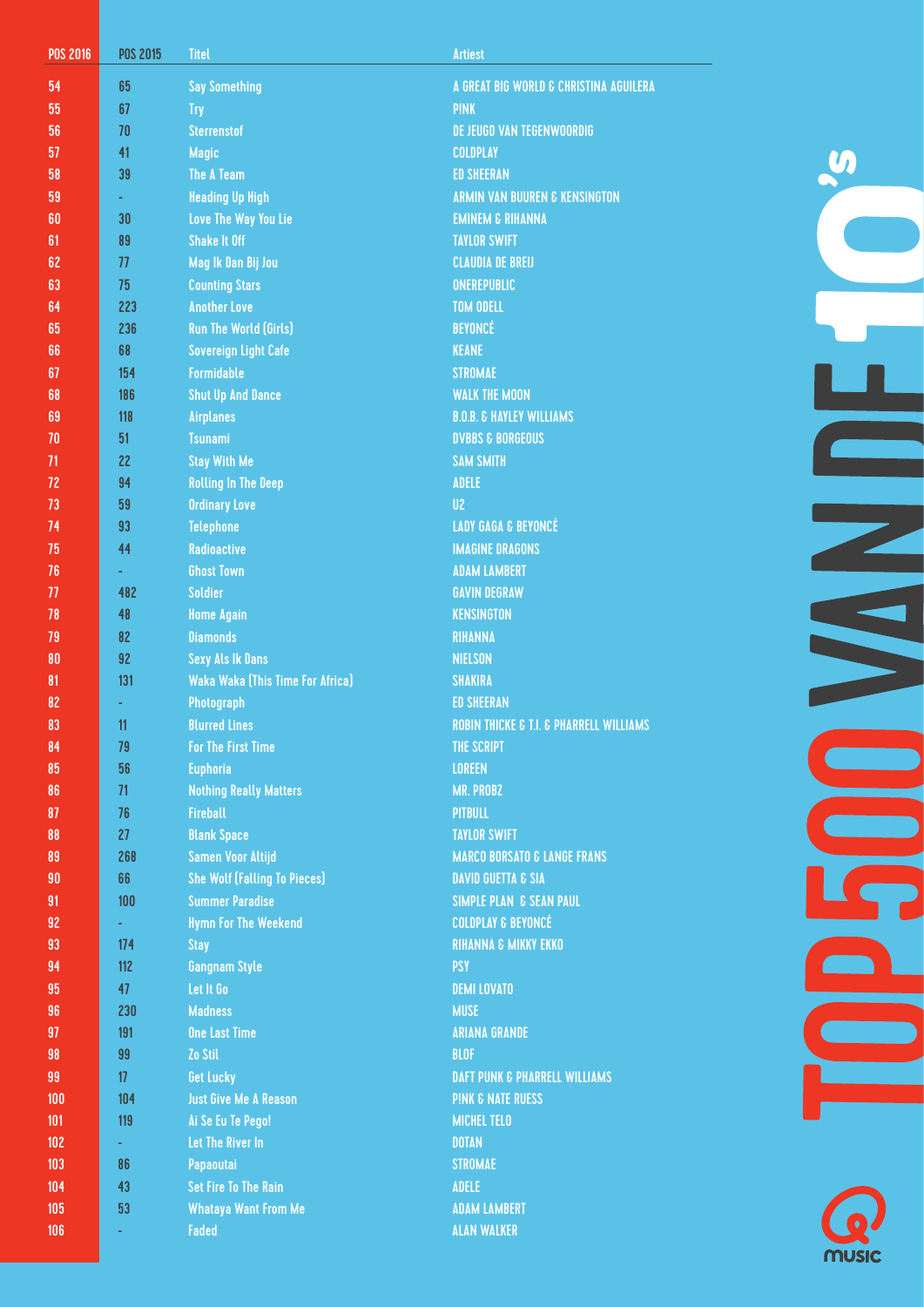| <b>POS 2016</b> | <b>POS 2015</b> | <b>Titel</b>                                 | <b>Artiest</b>                           |                       |
|-----------------|-----------------|----------------------------------------------|------------------------------------------|-----------------------|
| 107             | 144             | <b>Call Me Maybe</b>                         | <b>CARLY RAE JEPSEN</b>                  |                       |
| 108             | 203             | <b>Not Afraid</b>                            | <b>EMINEM</b>                            |                       |
| 109             | ÷.              | <b>Everglow</b>                              | COLDPLAY                                 |                       |
| 110             | 195             | <b>King</b>                                  | <b>YEARS &amp; YEARS</b>                 |                       |
| 111             | ÷               | <b>Riddles</b>                               | <b>KENSINGTON</b>                        |                       |
| 112             | 96              | <b>Give Me Love</b>                          | <b>ED SHEERAN</b>                        |                       |
| 113             | 85              | <b>Problem</b>                               | <b>ARIANA GRANDE &amp; IGGY AZALEA</b>   |                       |
| 114             | 37              | <b>Secrets</b>                               | <b>ONEREPUBLIC</b>                       |                       |
| 115             | 109             | Roar                                         | <b>KATY PERRY</b>                        |                       |
| 116             | 63              | I'm Not The Only One                         | <b>SAM SMITH</b>                         |                       |
| 117             | ÷               | <b>Sugar</b>                                 | <b>ROBIN SCHULZ</b>                      |                       |
| 118             | 19              | <b>What Makes You Beautiful</b>              | <b>ONE DIRECTION</b>                     |                       |
| 119             | 74              | Grenade                                      | <b>BRUNO MARS</b>                        |                       |
| 120             | 61              | Things We Lost In The Fire                   | <b>BASTILLE</b>                          |                       |
| 121             | 263             | <b>Save The World</b>                        | <b>SWEDISH HOUSE MAFIA</b>               |                       |
| 122             | ÷               | <b>Walk On Water</b>                         | <b>CAUSES</b>                            |                       |
| 123             | 83              | <b>Raise Your Glass</b>                      | <b>PINK</b>                              |                       |
| 124             | 346             | <b>Vandaag</b>                               | <b>BAKERMAT</b>                          |                       |
| 125             | ÷.              | <b>Elastic Heart</b>                         | <b>SIA</b>                               |                       |
| 126             | 246             | <b>Keep Your Head Up</b>                     | <b>BEN HOWARD</b>                        |                       |
| 127             | ÷               | <b>Stitches</b>                              | <b>SHAWN MENDES</b>                      |                       |
| 128             | 91              | <b>Ten Feet Tall</b>                         | AFROJACK                                 |                       |
| 129             | 88              | <b>Every Teardrop Is A Waterfall</b>         | COLDPLAY                                 |                       |
| 130             | ÷               | 7 Years                                      | <b>LUKAS GRAHAM</b>                      |                       |
| 131             | 142             | Hoe                                          | <b>NIELSON &amp; MISS MONTREAL</b>       |                       |
| 132             | 115             | <b>Clarity</b>                               | <b>ZEDD &amp; FOXES</b>                  |                       |
| 133             | 136             | <b>Lego House</b>                            | <b>ED SHEERAN</b>                        | $\blacktriangleright$ |
| 134             | ÷.              | I Took A Pill In Ibiza (Seeb Remix)          | <b>MIKE POSNER</b>                       |                       |
| 135             | 334             | <b>Stronger (What Doesn't Kill You)</b>      | <b>KELLY CLARKSON</b>                    |                       |
| 136             | 210             | <b>When I Was Your Man</b>                   | <b>BRUNO MARS</b>                        |                       |
| 137             | 253             | <b>Memories</b>                              | <b>DAVID GUETTA &amp; KID CUDI</b>       |                       |
| 138             | 181             | <b>Just Breathe</b>                          | <b>PEARL JAM</b>                         |                       |
| 139             | 80              | <b>Starships</b>                             | <b>NICKI MINAJ</b>                       | E                     |
| 140             | ¥,              | <b>When We Were Young</b>                    | ADELE                                    |                       |
| 141             | 168             | <b>All For Nothing</b>                       | <b>KENSINGTON</b>                        |                       |
| 142<br>143      | 300<br>380      | <b>Party Rock Anthem</b><br><b>Wit Licht</b> | <b>LMFAO</b><br>JEROEN VAN KONINGSBRUGGE |                       |
| 144             | 58              | <b>Dark Horse</b>                            | <b>KATY PERRY &amp; JUICY J</b>          |                       |
| 145             | ÷.              | <b>History</b>                               | <b>ONE DIRECTION</b>                     |                       |
| 146             | 121             | Cry [Just A Little]                          | <b>BINGO PLAYERS</b>                     |                       |
| 147             | ÷.              | <b>Diamonds</b>                              | THE BOXER REBELLION                      | e                     |
| 148             | 45              | <b>Waves</b>                                 | <b>MR. PROBZ</b>                         |                       |
| 149             | 62              | <b>Break Free</b>                            | <b>ARIANA GRANDE &amp; ZEDD</b>          |                       |
| 150             | 260             | <b>Budapest</b>                              | <b>GEORGE EZRA</b>                       |                       |
| 151             | 220             | Ik Neem Je Mee                               | <b>GERS PARDOEL</b>                      |                       |
| 152             | 24              | <b>Rather Be</b>                             | <b>CLEAN BANDIT &amp; JESS GLYNNE</b>    |                       |
| 153             | ÷.              | <b>Follow The Sun</b>                        | <b>XAVIER RUDD</b>                       |                       |
| 154             | 114             | <b>Sugar</b>                                 | <b>MAROON 5</b>                          |                       |
| 155             | 95              | <b>We Found Love</b>                         | <b>RIHANNA &amp; CALVIN HARRIS</b>       |                       |
| 156             | 166             | <b>Iron Sky</b>                              | <b>PAOLO NUTINI</b>                      |                       |
| 157             | 343             | <b>Salsa Tequila</b>                         | <b>ANDERS NILSEN</b>                     |                       |
| 158             | ÷               | Let It Go                                    | <b>JAMES BAY</b>                         |                       |
| 159             | 106             | No Good In Goodbye                           | THE SCRIPT                               |                       |
|                 |                 |                                              |                                          | <b>MUSIC</b>          |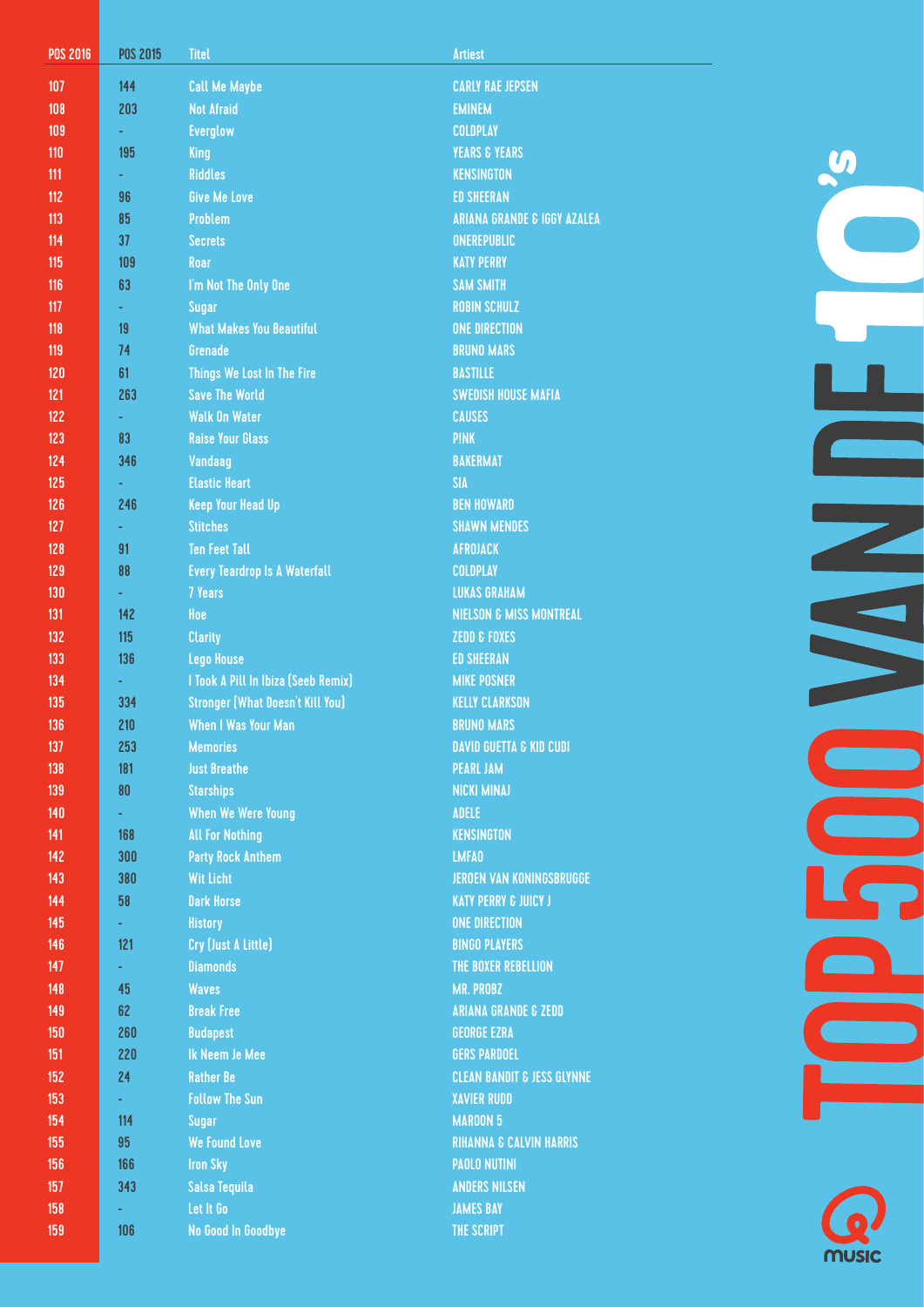| <b>POS 2016</b> | <b>POS 2015</b> | <b>Titel</b>                            | <b>Artiest</b>                                                |   |
|-----------------|-----------------|-----------------------------------------|---------------------------------------------------------------|---|
| 160             | 388             | <b>One (Your Name)</b>                  | SWEDISH HOUSE MAFIA & PHARRELL WILLIAMS                       |   |
| 161             | 102             | <b>Pumped Up Kicks</b>                  | <b>FOSTER THE PEOPLE</b>                                      |   |
| 162             | 298             | <b>Parijs</b>                           | <b>KENNY B</b>                                                |   |
| 163             | 146             | <b>Strong</b>                           | <b>LONDON GRAMMAR</b>                                         |   |
| 164             | 145             | I'm An Albatraoz                        | <b>ARONCHUPA</b>                                              |   |
| 165             | 57              | <b>Not Over You</b>                     | <b>GAVIN DEGRAW</b>                                           |   |
| 166             |                 | <b>Bad Blood</b>                        | <b>TAYLOR SWIFT &amp; KENDRICK LAMAR</b>                      |   |
| 167             | 363             | <b>Sky On Fire</b>                      | <b>HANDSOME POETS</b>                                         |   |
| 168             | 201             | <b>J'me Tire</b>                        | <b>MAITRE GIMS</b>                                            |   |
| 169             | 192             | <b>Video Games</b>                      | <b>LANA DEL REY</b>                                           |   |
| 170             | 135             | <b>Dangerous</b>                        | <b>DAVID GUETTA &amp; SAM MARTIN</b>                          |   |
| 171             | 372             | <b>Beauty &amp; De Brains</b>           | <b>NIELSON</b>                                                |   |
| 172             | ÷.              | <b>Adventure Of A Lifetime</b>          | <b>COLDPLAY</b>                                               |   |
| 173             | 149             | Hero                                    | <b>FAMILY OF THE YEAR</b>                                     |   |
| 174             | 356             | Like A G6                               | <b>FAR EAST MOVEMENT</b>                                      |   |
| 175             | 386             | <b>The Lazy Song</b>                    | <b>BRUNO MARS</b>                                             |   |
| 176             | ä,              | <b>Jet Black Heart</b>                  | <b>5 SECONDS OF SUMMER</b>                                    |   |
| 177             | 229             | <b>Man Down</b>                         | <b>RIHANNA</b>                                                |   |
| 178             | ÷.              | <b>Maps</b>                             | <b>MAROON 5</b>                                               |   |
| 179             | 225             | Yeah 3 X                                | <b>CHRIS BROWN</b>                                            |   |
| 180             | 138             | <b>Schouder Aan Schouder</b>            | <b>MARCO BORSATO &amp; GUUS MEEUWIS</b>                       |   |
| 181             | 261             | Love Never Felt So Good                 | <b>MICHAEL JACKSON &amp; JUSTIN TIMBERLAKE</b>                |   |
| 182             | 345             | Love On Top                             | <b>BEYONCÉ</b>                                                |   |
| 183             |                 | <b>What Do You Mean?</b>                | <b>JUSTIN BIEBER</b>                                          |   |
| 184             | 393             | <b>When We Stand Together</b>           | <b>NICKELBACK</b>                                             |   |
| 185             |                 | <b>Finding Out More</b>                 | <b>HAEVN</b>                                                  |   |
| 186             |                 | <b>Dynamite</b>                         | <b>TAIO CRUZ</b>                                              |   |
| 187             | 190             | On Top Of The World                     | <b>IMAGINE DRAGONS</b>                                        | X |
| 188             |                 | <b>Waiting For Love</b>                 | <b>AVICII</b>                                                 |   |
| 189             | 199             | <b>Six Degrees Of Separation</b>        | <b>THE SCRIPT</b>                                             |   |
| 190<br>191      | ÷<br>150        | <b>El Perdón</b>                        | <b>NICKY JAM &amp; ENRIQUE IGLESIAS</b><br><b>MILEY CYRUS</b> |   |
| 192             | 175             | <b>Wrecking Ball</b><br>Geronimo        | <b>SHEPPARD</b>                                               |   |
| 193             | 125             | <b>We Are Young</b>                     | <b>FUN. &amp; JANELLE MONAE</b>                               |   |
| 194             | 133             | <b>Give Me Everything</b>               | PITBULL & NAYER & AFROJACK & NE-YO                            | E |
| 195             | ÷.              | <b>Treur Niet (Ode Aan Het Leven)</b>   | <b>DIGGY DEX</b>                                              |   |
| 196             | 266             | We Are Never Ever Getting Back Together | <b>TAYLOR SWIFT</b>                                           |   |
| 197             |                 | <b>Done With It</b>                     | <b>KENSINGTON</b>                                             |   |
| 198             | ÷,              | <b>Sun Is Shining</b>                   | <b>AXWELL /\ INGROSSO</b>                                     |   |
| 199             | 194             | <b>All The Right Moves</b>              | <b>ONEREPUBLIC</b>                                            |   |
| 200             | 242             | <b>Alors On Danse</b>                   | <b>STROMAE</b>                                                |   |
| 201             | 275             | <b>Troublemaker</b>                     | <b>OLLY MURS &amp; FLO RIDA</b>                               |   |
| 202             | 132             | <b>The Book Of Love</b>                 | <b>GAVIN JAMES</b>                                            |   |
| 203             | a,              | <b>Niemand</b>                          | <b>RONNIE FLEX &amp; MR. POLSKA</b>                           |   |
| 204             | 279             | <b>Royals</b>                           | <b>LORDE</b>                                                  |   |
| 205             | 301             | <b>Animals</b>                          | <b>MAROON 5</b>                                               |   |
| 206             | 437             | <b>Till It Hurts</b>                    | <b>YELLOW CLAW &amp; AYDEN</b>                                |   |
| 207             | 214             | Like I Can                              | <b>SAM SMITH</b>                                              |   |
| 208             | 127             | <b>Fourfiveseconds</b>                  | RIHANNA & PAUL MCCARTNEY & KANYE WEST                         |   |
| 209             | ÷.              | <b>Burn It Down</b>                     | <b>LINKIN PARK</b>                                            |   |
| 210             | 172             | <b>Little Things</b>                    | <b>ONE DIRECTION</b>                                          |   |
| 211             | ÷.              | <b>Reality</b>                          | <b>LOST FREQUENCIES</b>                                       |   |
| 212             | 198             | <b>Jar Of Hearts</b>                    | <b>CHRISTINA PERRI</b>                                        |   |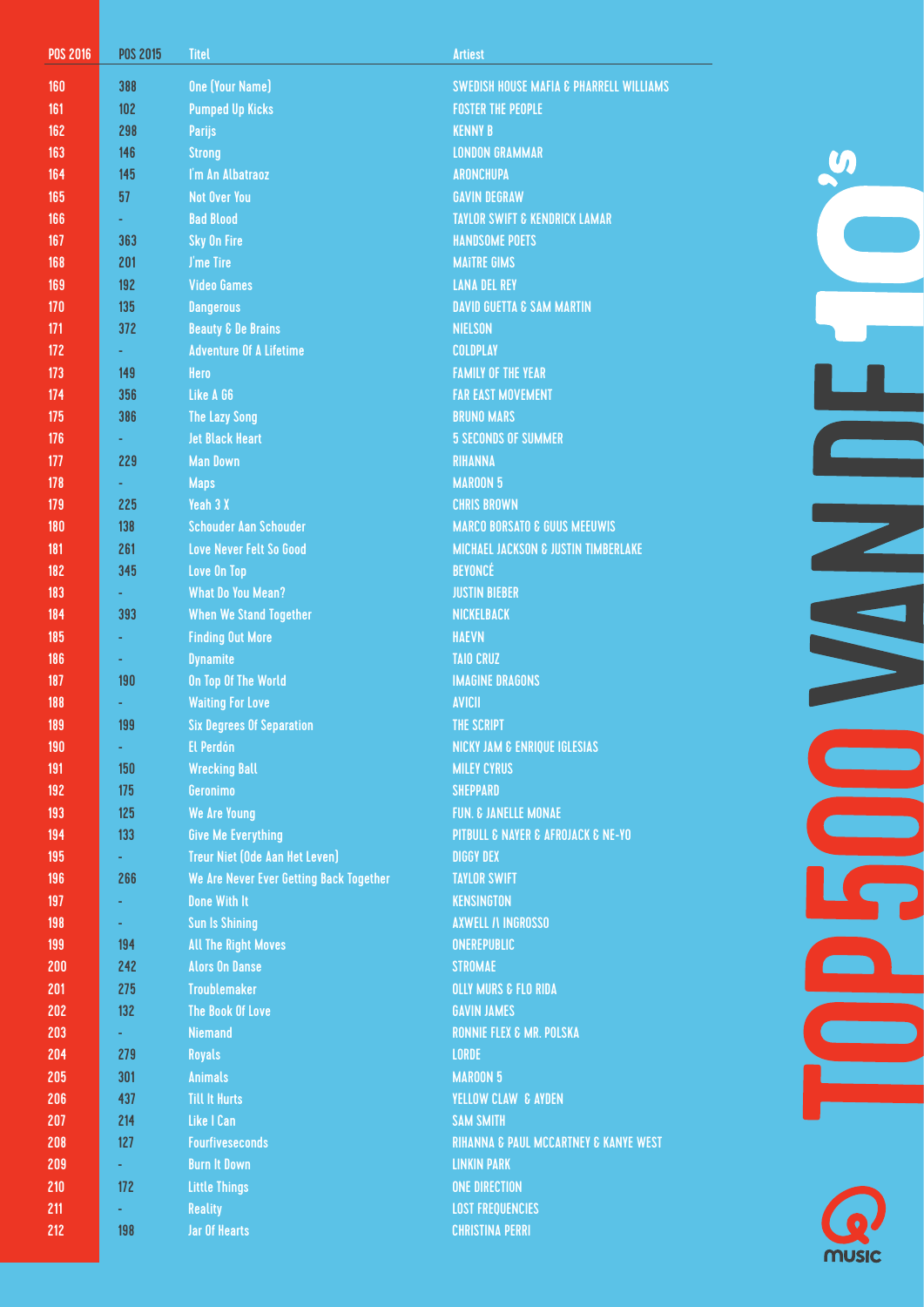| <b>POS 2016</b> | <b>POS 2015</b> | <b>Titel</b>                               | <b>Artiest</b>                             |                |
|-----------------|-----------------|--------------------------------------------|--------------------------------------------|----------------|
| 213             | 307             | <b>Watch Out For This (Bumaye)</b>         | <b>MAJOR LAZER</b>                         |                |
| 214             | 73              | <b>Hold Back The River</b>                 | <b>JAMES BAY</b>                           |                |
| 215             | 321             | <b>Candy</b>                               | <b>ROBBIE WILLIAMS</b>                     |                |
| 216             | 173             | <b>Laura Palmer</b>                        | <b>BASTILLE</b>                            |                |
| 217             | 156             | <b>Love Me Harder</b>                      | <b>ARIANA GRANDE &amp; THE WEEKND</b>      |                |
| 218             | 359             | This Is Who We Are                         | <b>DI-RECT</b>                             |                |
| 219             | 215             | Turbo                                      | <b>NEW KIDS &amp; PAUL ELSTAK</b>          |                |
| 220             | 90              | <b>Skinny Love</b>                         | <b>BIRDY</b>                               |                |
| 221             | 469             | <b>Whistle</b>                             | <b>FLO RIDA</b>                            |                |
| 222             | 353             | Lion In The Morning Sun                    | <b>WILL AND THE PEOPLE</b>                 |                |
| 223             | 271             | <b>Same Love</b>                           | <b>MACKLEMORE &amp; RYAN LEWIS</b>         |                |
| 224             | ¥.              | <b>Catch &amp; Release (Deepend Remix)</b> | <b>MATT SIMONS</b>                         |                |
| 225             | 446             | <b>Closer To The Edge</b>                  | <b>30 SECONDS TO MARS</b>                  |                |
| 226             | 55              | <b>Everything Has Changed</b>              | <b>TAYLOR SWIFT &amp; ED SHEERAN</b>       |                |
| 227             | 247             | <b>Sexy And I Know It</b>                  | <b>LMFAO</b>                               |                |
| 228             | 368             | <b>Best I Ever Had</b>                     | <b>GAVIN DEGRAW</b>                        |                |
| 229             | ¥.              | Mooi                                       | <b>MARCO BORSATO</b>                       |                |
| 230             | 107             | <b>Burn</b>                                | <b>ELLIE GOULDING</b>                      |                |
| 231             | 391             | <b>If You Ever Come Back</b>               | THE SCRIPT                                 |                |
| 232             | 60              | <b>Empire State Of Mind (Part Ii)</b>      | <b>ALICIA KEYS</b>                         |                |
| 233             | 488             | <b>The Spark</b>                           | <b>AFROJACK &amp; SPREE WILSON</b>         |                |
| 234             | 64              | <b>Amnesia</b>                             | <b>5 SECONDS OF SUMMER</b>                 |                |
| 235             | 367             | <b>Balada</b>                              | <b>GUSTTAVO LIMA</b>                       |                |
| 236<br>237      | ÷.<br>254       | <b>Work</b><br><b>All About That Bass</b>  | <b>RIHANNA &amp; DRAKE</b>                 |                |
| 238             | 308             | <b>Teach Me How To Dance With You</b>      | <b>MEGHAN TRAINOR</b><br><b>CAUSES</b>     | S              |
| 239             | 38              | <b>Feel The Love</b>                       | <b>RUDIMENTAL &amp; JOHN NEWMAN</b>        |                |
| 240             | ÷.              | <b>Liever Dan Lief</b>                     | <b>GERS PARDOEL &amp; DOE MAAR</b>         |                |
| 241             | 487             | <b>Atlas</b>                               | <b>COLDPLAY</b>                            |                |
| 242             | 398             | <b>Bumpy Ride</b>                          | <b>MOHOMBI</b>                             |                |
| 243             | 170             | <b>Need You Now</b>                        | <b>LADY ANTEBELLUM</b>                     |                |
| 244             | 494             | <b>Faster</b>                              | <b>WITHIN TEMPTATION</b>                   |                |
| 245             | ÷               | <b>Stole The Show</b>                      | <b>KYGO</b>                                |                |
| 246             | ÷               | <b>Hurricane</b>                           | <b>ILSE DELANGE</b>                        | $\blacksquare$ |
| 247             | 495             | <b>Locked Out Of Heaven</b>                | <b>BRUNO MARS</b>                          |                |
| 248             | 412             | <b>Drunk In Love</b>                       | <b>BEYONCÉ &amp; JAY Z</b>                 |                |
| 249             | 250             | I Will Wait                                | <b>MUMFORD &amp; SONS</b>                  | T.             |
| 250             | 342             | <b>Best Song Ever</b>                      | <b>ONE DIRECTION</b>                       |                |
| 251             | A.              | <b>I Need Your Love</b>                    | <b>CALVIN HARRIS &amp; ELLIE GOULDING</b>  |                |
| 252             | 415             | Later Als Ik Groter Ben                    | <b>BLOF</b>                                |                |
| 253             | ÷.              | <b>Lush Life</b>                           | <b>ZARA LARSSON</b>                        |                |
| 254             | 237             | It's A Beautiful Day                       | <b>MICHAEL BUBLE</b>                       |                |
| 255             | 493             | We No Speak Americano                      | <b>YOLANDA BE COOL &amp; DCUP</b>          |                |
| 256             | 233             | <b>Hungry</b>                              | <b>DOTAN</b>                               |                |
| 257             | 402             | Tous Les Mêmes                             | <b>STROMAE</b>                             |                |
| 258             |                 | <b>Fight Song</b>                          | <b>RACHEL PLATTEN</b>                      |                |
| 259<br>260      | ÷.<br>479       | Leef<br>Alejandro                          | <b>ANDRE HAZES JR.</b><br><b>LADY GAGA</b> |                |
| 261             | 98              | I Love It                                  | <b>ICONA POP</b>                           |                |
| 262             | 120             | <b>With You</b>                            | <b>MATT SIMONS</b>                         |                |
| 263             | 370             | <b>Drive By</b>                            | <b>TRAIN</b>                               |                |
| 264             | ÷.              | <b>Worth It</b>                            | <b>FIFTH HARMONY &amp; KID INK</b>         |                |
| 265             | 158             | <b>Wavin' Flag</b>                         | <b>K'NAAN</b>                              |                |
|                 |                 |                                            |                                            | <b>MUSIC</b>   |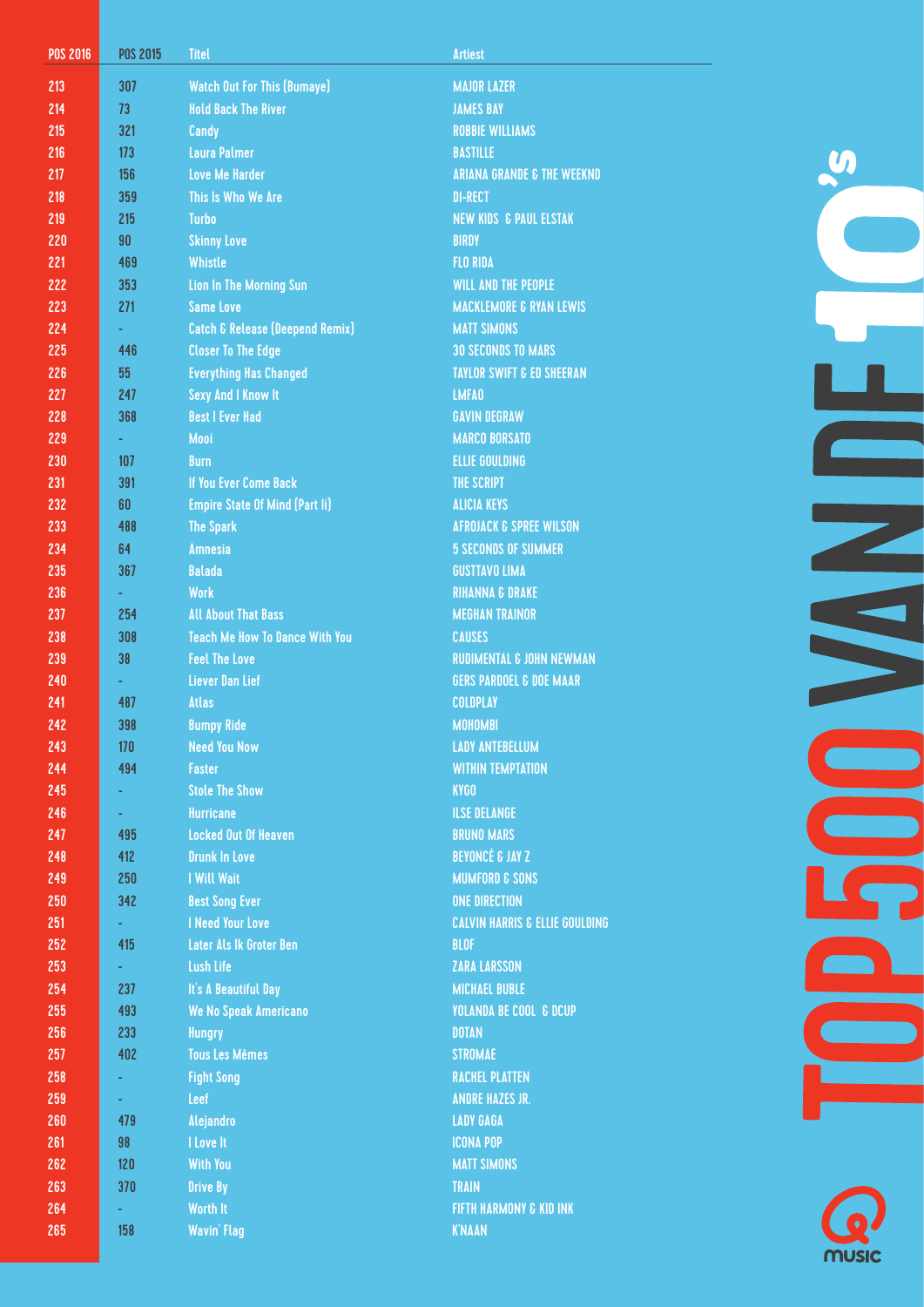| <b>POS 2016</b> | <b>POS 2015</b> | <b>Titel</b>                           | <b>Artiest</b>                                       |                  |
|-----------------|-----------------|----------------------------------------|------------------------------------------------------|------------------|
| 266             | 347             | <b>Ho Hey</b>                          | THE LUMINEERS                                        |                  |
| 267             | 209             | <b>Scream &amp; Shout</b>              | <b>WILL.I.AM &amp; BRITNEY SPEARS</b>                |                  |
| 268             | 332             | <b>Clown</b>                           | <b>EMELI SANDE</b>                                   |                  |
| 269             | 303             | Don't Stop Believin'                   | GLEE                                                 |                  |
| 270             | 289             | <b>Mirror</b>                          | <b>LIL' WAYNE &amp; BRUNO MARS</b>                   | $\boldsymbol{J}$ |
| 271             | 378             | <b>Last Friday Night</b>               | <b>KATY PERRY</b>                                    |                  |
| 272             | ÷,              | <b>Sovereign Light Cafe</b>            | <b>AFROJACK &amp; KEANE</b>                          |                  |
| 273             | 471             | <b>Afscheid</b>                        | <b>GLENNIS GRACE</b>                                 |                  |
| 274             | 295             | La La La                               | <b>NAUGHTY BOY &amp; SAM SMITH</b>                   |                  |
| 275             | 238             | <b>Payphone</b>                        | <b>MAROON 5 &amp; WIZ KHALIFA</b>                    |                  |
| 276             | 165             | <b>Nobody To Love</b>                  | <b>SIGMA</b>                                         |                  |
| 277             | 155             | <b>Nothing</b>                         | THE SCRIPT                                           |                  |
| 278             | 244             | <b>Stay High (Habbits Remix)</b>       | <b>TOVE LO</b>                                       |                  |
| 279             | 54              | <b>Cheerleader (Felix Jaehn Remix)</b> | <b>OMI</b>                                           |                  |
| 280             |                 |                                        | <b>JESSIE J</b>                                      |                  |
|                 | ¥,              | <b>Flashlight</b>                      |                                                      |                  |
| 281             | 286             | <b>Stolen Dance</b>                    | <b>MILKY CHANCE</b>                                  |                  |
| 282             | 147             | <b>She Looks So Perfect</b>            | <b>5 SECONDS OF SUMMER</b>                           |                  |
| 283             | 205             | <b>Turning Tables</b>                  | <b>ADELE</b>                                         |                  |
| 284             | 257             | Hello                                  | <b>MARTIN SOLVEIG</b>                                |                  |
| 285             | 355             | <b>No Mercy</b>                        | <b>RACOON</b>                                        |                  |
| 286             | 211             | <b>Happiness</b>                       | <b>ALEXIS JORDAN</b>                                 |                  |
| 287             | 122             | <b>Sukkel Voor De Liefde</b>           | THE OPPOSITES & MR. PROBZ                            |                  |
| 288             | 475             | <b>Some Nights</b>                     | FUN.                                                 |                  |
| 289             | 322             | <b>Girl On Fire</b>                    | <b>ALICIA KEYS</b>                                   |                  |
| 290             | 207             | <b>The Flood</b>                       | <b>TAKE THAT</b>                                     | S                |
| 291             | ÷.              | <b>Run Away Together</b>               | <b>ANOUK</b>                                         |                  |
| 292             | 360             | <b>The Nights</b>                      | <b>AVICII</b>                                        |                  |
| 293             | ÷               | Het Kan Hier Zo Mooi Zijn              | <b>GUUS MEEUWIS</b>                                  |                  |
| 294             | ä,              | I Need Your Love                       | <b>SHAGGY &amp; MOHOMBI</b>                          |                  |
| 295             |                 | <b>Hurts Like Heaven</b>               | <b>COLDPLAY</b>                                      |                  |
| 296             | ÷               | Sun Is Up                              | <b>INNA</b>                                          |                  |
| 297             | 430             | Impossible                             | <b>JAMES ARTHUR</b>                                  |                  |
| 298             | ÷               | <b>Hey</b>                             | <b>FAIS &amp; AFROJACK</b>                           |                  |
| 299             | ÷.              | <b>Marvin Gaye</b>                     | <b>CHARLIE PUTH &amp; MEGHAN TRAINOR</b>             |                  |
| 300             | 387             | This Ain't A Lovesong                  | <b>SCOUTING FOR GIRLS</b>                            |                  |
| 301             | ÷.              | <b>Drank &amp; Drugs</b>               | LIL' KLEINE & RONNIE FLEX                            |                  |
| 302             | 290             | <b>Hey</b> ; Soul Sister               | <b>TRAIN</b>                                         | E                |
| 303             | 243             | <b>Story Of My Life</b>                | <b>ONE DIRECTION</b>                                 |                  |
| 304             | 141             | I Knew You Were Trouble                | <b>TAYLOR SWIFT</b>                                  |                  |
| 305             | ÷.              | <b>Hey Mama</b>                        | <b>DAVID GUETTA &amp; AFROJACK &amp; NICKI MINAJ</b> |                  |
| 306             | ÷               | <b>Stressed Out</b>                    | <b>TWENTY ONE PILOTS</b>                             |                  |
| 307             | 416             | <b>Trumpets</b>                        | <b>JASON DERULO</b>                                  |                  |
| 308             | 252             | <b>Magic</b>                           | <b>O'G3NE</b>                                        |                  |
| 309             | 161             | <b>Are You With Me</b>                 | <b>LOST FREQUENCIES</b>                              | 2                |
| 310             | 116             | De Man Die Niet Kan Gaan               | <b>NIELSON</b>                                       |                  |
| 311             | ÷.              | <b>Policeman</b>                       | <b>EVA SIMONS</b>                                    |                  |
| 312             | ÷.              | <b>Cake By The Ocean</b>               | <b>DNCE</b>                                          |                  |
| 313             | 338             | Ni**As In Paris                        | <b>JAY Z &amp; KANYE WEST</b>                        |                  |
|                 | 457             | This Is How We Do                      |                                                      |                  |
| 314             |                 |                                        | <b>KATY PERRY</b>                                    |                  |
| 315             | A.              | I Like It                              | <b>ENRIQUE IGLESIAS &amp; PITBULL</b>                |                  |
| 316             | 164             | Don't Give Up The Fight                | <b>RACOON</b>                                        |                  |
| 317             | 206             | <b>Shotgun</b>                         | <b>YELLOW CLAW &amp; ROCHELLE</b>                    |                  |
| 318             | ٠               | <b>Misery</b>                          | <b>MAROON 5</b>                                      |                  |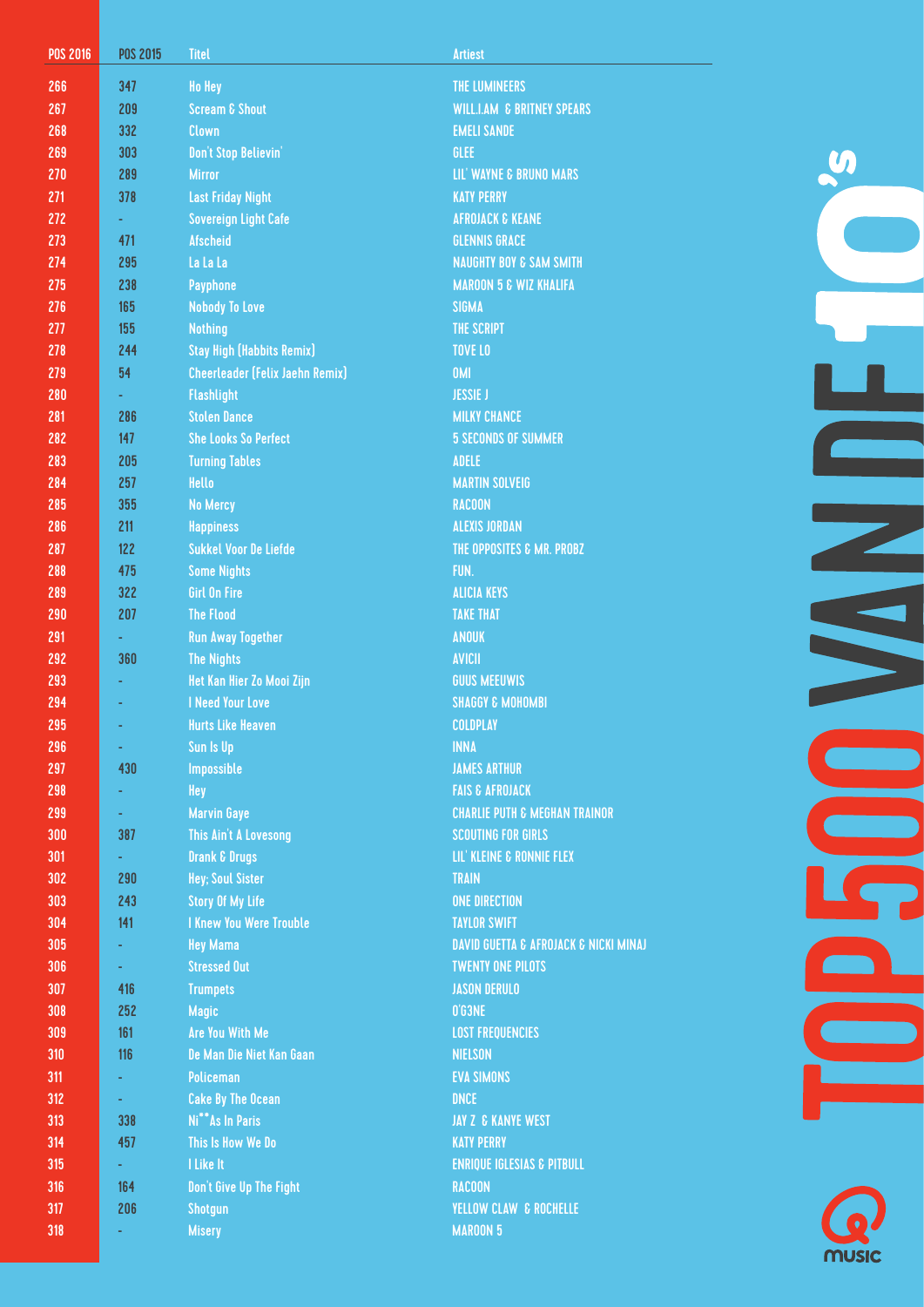| <b>POS 2016</b> | <b>POS 2015</b> | <b>Titel</b>                                         | <b>Artiest</b>                                       |              |
|-----------------|-----------------|------------------------------------------------------|------------------------------------------------------|--------------|
| 319             | ÷               | Pillowtalk                                           | <b>ZAYN</b>                                          |              |
| 320             | 422             | <b>The Days</b>                                      | <b>AVICII &amp; ROBBIE WILLIAMS</b>                  |              |
| 321             | 262             | F**Kin' Perfect                                      | <b>PINK</b>                                          |              |
| 322             | 315             | Don't                                                | <b>ED SHEERAN</b>                                    |              |
| 323             | ÷               | <b>Piece By Piece (Idol Version)</b>                 | <b>KELLY CLARKSON</b>                                |              |
| 324             | 101             | <b>Eat Sleep Rave Repeat</b>                         | <b>FATBOY SLIM &amp; RIVA STARR</b>                  |              |
| 325             | 451             | <b>John Doe</b>                                      | <b>B.O.B.</b>                                        |              |
| 326             | 187             | Kop Die Bal In De Goal                               | <b>MATTIE &amp; WIETZE</b>                           |              |
| 327             | 111             | <b>Nobody's Perfect</b>                              | <b>JESSIE J</b>                                      |              |
| 328             | Ξ               | <b>Ocean Drive</b>                                   | <b>DUKE DUMONT</b>                                   |              |
| 329             | 157             | It's Time                                            | <b>IMAGINE DRAGONS</b>                               |              |
| 330             | ÷,              | <b>She's Kinda Hot</b>                               | <b>5 SECONDS OF SUMMER</b>                           |              |
| 331             | 377             | <b>Beneath Your Beautiful</b>                        | <b>LABRINTH &amp; EMELI SANDE</b>                    |              |
| 332             | 407             | <b>Treasure</b>                                      | <b>BRUNO MARS</b>                                    |              |
| 333             | 341             | Only Girl (In The World)                             | <b>RIHANNA</b>                                       |              |
| 334             | 304             | <b>Bonfire Heart</b>                                 | <b>JAMES BLUNT</b>                                   |              |
| 335             | 153             | <b>Firework</b>                                      | <b>KATY PERRY</b>                                    |              |
| 336             | 278             | <b>Silenced By The Night</b>                         | <b>KEANE</b>                                         |              |
| 337             | 350             | <b>Want To Want Me</b>                               | <b>JASON DERULO</b>                                  |              |
| 338             | 480             | <b>The Wrong Direction</b>                           | <b>PASSENGER</b>                                     |              |
| 339             | Ξ               | I Know What You Did Last Summer                      | <b>SHAWN MENDES &amp; CAMILA CABELLO</b>             |              |
| 340             | 329             | Ik Zou Het Zo Weer Overdoen                          | <b>MARCO BORSATO &amp; TRIJNTJE OOSTERHUIS</b>       |              |
| 341             | 193             | <b>Love Me Again</b>                                 | <b>JOHN NEWMAN</b>                                   |              |
| 342             | ÷               | <b>Where Are Ü Now</b>                               | <b>SKRILLEX &amp; JUSTIN BIEBER &amp; DIPLO</b>      |              |
| 343             | ÷,              | <b>Warrior</b>                                       | <b>DEMI LOVATO</b>                                   |              |
| 344             | 160             | <b>Moves Like Jagger</b>                             | <b>MAROON 5 &amp; CHRISTINA AGUILERA</b>             |              |
| 345             | ÷               | <b>Be The One</b>                                    | <b>DUA LIPA</b>                                      |              |
| 346             | 463             | <b>Drunk</b>                                         | <b>ED SHEERAN</b>                                    |              |
| 347             | ÷,              | <b>Locked Away</b>                                   | R. CITY & ADAM LEVINE                                |              |
| 348             | 228             | 50 Ways To Say Goodbye                               | <b>TRAIN</b>                                         |              |
| 349<br>350      | 409<br>270      | The One                                              | KODALINE<br><b>KATY PERRY</b>                        |              |
| 351             | 219             | <b>Teenage Dream</b><br>Epic                         | <b>SANDRO SILVA &amp; QUINTINO</b>                   |              |
| 352             | ÷,              | <b>Renegades</b>                                     | <b>X AMBASSADORS</b>                                 | E            |
| 353             | 500             | <b>Licht Uit</b>                                     | THE OPPOSITES                                        |              |
| 354             | ÷.              | <b>Take Me Home</b>                                  | <b>JESS GLYNNE</b>                                   |              |
| 355             | ÷               | Freedom                                              | <b>PHARRELL WILLIAMS</b>                             |              |
| 356             | 264             | <b>Domino</b>                                        | <b>JESSIE J</b>                                      |              |
| 357             | 294             | <b>For Bitter Or Worse</b>                           | <b>ANOUK</b>                                         |              |
| 358             | 287             | <b>Fade Into Darkness (Penguin)</b>                  | <b>AVICII</b>                                        |              |
| 359             | 171             | Gorilla                                              | <b>BRUNO MARS</b>                                    |              |
| 360             | 385             | <b>Princess Of China</b>                             | <b>COLDPLAY &amp; RIHANNA</b>                        |              |
| 361             | 476             | Hold On; We're Going Home                            | <b>DRAKE</b>                                         |              |
| 362             | 330             | <b>Kings And Queens</b>                              | <b>30 SECONDS TO MARS</b>                            |              |
| 363             | ¥.              | <b>El Mismo Sol</b>                                  | <b>ALVARO SOLER</b>                                  |              |
| 364             | 130             | <b>Zing Voor Me</b>                                  | <b>LANGE FRANS &amp; THE LAU</b>                     |              |
| 365             | 197             | <b>Where Them Girls At</b>                           | <b>DAVID GUETTA &amp; NICKI MINAJ &amp; FLO RIDA</b> |              |
| 366             | 226             | <b>Thank You</b>                                     | <b>MKTO</b>                                          |              |
| 367             |                 | <b>Shackled Up</b>                                   | <b>ALEX VARGAS</b>                                   |              |
| 368             | ٠               | <b>Never Forget You</b>                              | <b>ZARA LARSSON &amp; MNEK</b>                       |              |
| 369             | ÷               | <b>Lullaby</b>                                       | NICKELBACK                                           |              |
| 370             | 395             | <b>Wonderful Days (Live Bij Mattie &amp; Wietze)</b> | <b>MISS MONTREAL</b>                                 |              |
| 371             | 224             | <b>Don't Stop</b>                                    | <b>5 SECONDS OF SUMMER</b>                           | <b>MUSIC</b> |

 $\blacksquare$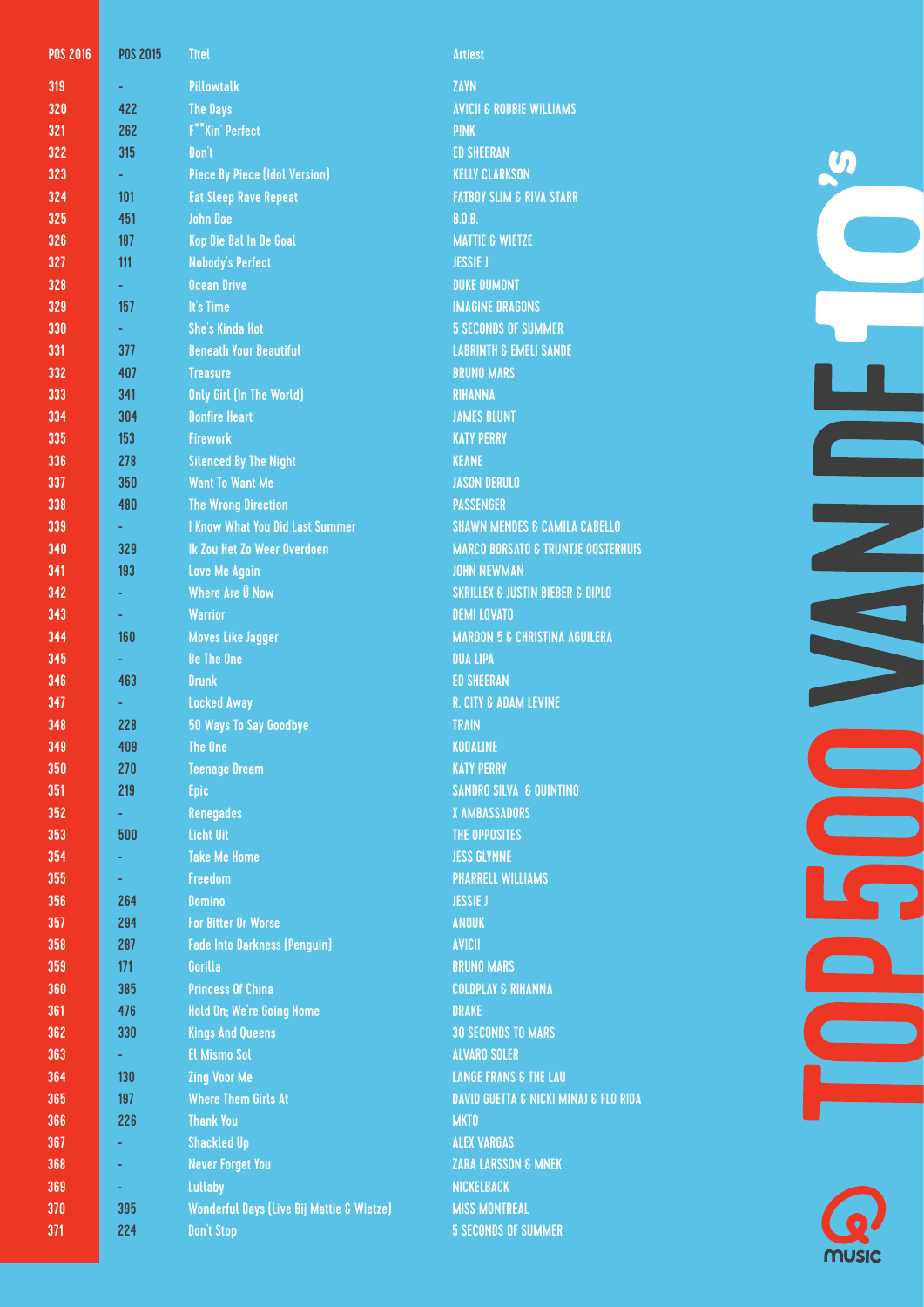| <b>POS 2016</b> | <b>POS 2015</b> | <b>Titel</b>                                                 | <b>Artiest</b>                                       |                              |
|-----------------|-----------------|--------------------------------------------------------------|------------------------------------------------------|------------------------------|
| 372             | Ξ               | It Girl                                                      | <b>JASON DERULO</b>                                  |                              |
| 373             |                 | <b>Another You</b>                                           | <b>ARMIN VAN BUUREN &amp; MR. PROBZ</b>              |                              |
| 374             | 376             | <b>Bagagedrager</b>                                          | <b>GERS PARDOEL &amp; SEF</b>                        |                              |
| 375             | 390             | <b>Fight For This Love</b>                                   | <b>CHERYL</b>                                        |                              |
| 376             | ÷               | <b>Love Runs Out</b>                                         | <b>ONEREPUBLIC</b>                                   |                              |
| 377             | 152             | <b>The Monster</b>                                           | <b>EMINEM &amp; RIHANNA</b>                          |                              |
| 378             | 351             | <b>One More Night</b>                                        | <b>MAROON 5</b>                                      |                              |
| 379             | ÷.              | <b>Can't Feel My Face</b>                                    | <b>THE WEEKND</b>                                    |                              |
| 380             | 311             | Plage                                                        | <b>CRYSTAL FIGHTERS</b>                              |                              |
| 381             | 365             | Prayer In C (Robin Schulz Remix)                             | <b>LILLY WOOD &amp; THE PRICK &amp; ROBIN SCHULZ</b> |                              |
| 382             | 438             | Ink                                                          | <b>COLDPLAY</b>                                      |                              |
| 383             | 305             | <b>On The Floor</b>                                          | <b>JENNIFER LOPEZ &amp; PITBULL</b>                  |                              |
| 384             | 176             | <b>Cool Kids</b>                                             | <b>ECHOSMITH</b>                                     |                              |
| 385             | ÷.              | Terwijl Jullie Nog Bij Me Zijn                               | <b>ALI B &amp; RUBEN ANNINK</b>                      |                              |
| 386             | 239             | <b>Wild Ones</b>                                             | <b>FLO RIDA &amp; SIA</b>                            |                              |
| 387             | 202             | <b>Next To Me</b>                                            | <b>EMELI SANDE</b>                                   |                              |
| 388             | 235             | <b>Rude</b>                                                  | <b>MAGIC!</b>                                        |                              |
| 389             | 374             | Try Sleeping With A Broken Heart                             | <b>ALICIA KEYS</b>                                   |                              |
| 390             | 123             | <b>Little Lion Man</b>                                       | <b>MUMFORD &amp; SONS</b>                            |                              |
| 391             | 447             | <b>Cut Your Teeth (Kygo Remix)</b>                           | <b>KYGO &amp; KYLA LA GRANGE</b>                     |                              |
| 392             | 331             | <b>I Really Like You</b>                                     | <b>CARLY RAE JEPSEN</b>                              |                              |
| 393             |                 | Like I'm Gonna Lose You                                      | <b>MEGHAN TRAINOR &amp; JOHN LEGEND</b>              |                              |
| 394             | 222             | <b>Outside</b>                                               | <b>CALVIN HARRIS &amp; ELLIE GOULDING</b>            |                              |
| 395             | 248             | <b>Mannenharten</b>                                          | <b>BLOF &amp; NIELSON</b>                            |                              |
| 396             | 232             | <b>Unconditionally</b>                                       | <b>KATY PERRY</b>                                    |                              |
| 397             | 217             | <b>Am I Wrong</b>                                            | <b>NICO &amp; VINZ</b>                               |                              |
| 398             | ÷.              | <b>Today's The Day</b>                                       | <b>PINK</b>                                          |                              |
| 399             | 182             | <b>Waves (Robin Schulz Remix)</b>                            | <b>MR. PROBZ &amp; ROBIN SCHULZ</b>                  |                              |
| 400             | 296             | <b>Best Thing I Never Had</b>                                | <b>BEYONCÉ</b>                                       |                              |
| 401             | 221             | <b>Best Day Of My Life</b>                                   | <b>AMERICAN AUTHORS</b>                              |                              |
| 402             | 383             | <b>Slapeloze Nachten</b>                                     | <b>THE OPPOSITES</b>                                 |                              |
| 403             | ä,              | <b>Black Magic</b>                                           | <b>LITTLE MIX</b>                                    |                              |
| 404             | 408             | <b>Club Can't Handle Me</b>                                  | <b>FLO RIDA &amp; DAVID GUETTA</b>                   |                              |
| 405             | 52              | Read All About It; Pt. lii                                   | <b>EMELI SANDE</b>                                   |                              |
| 406             | 180             | <b>Sing</b>                                                  | <b>ED SHEERAN</b>                                    |                              |
| 407<br>408      | ÷,<br>256       | Show Me Love (Edx's Indian Summer Remix)<br><b>Marry You</b> | <b>SAM FELDT</b><br><b>BRUNO MARS</b>                |                              |
| 409             | 452             | <b>Birds</b>                                                 | <b>ANOUK</b>                                         |                              |
| 410             | ÷,              | <b>Young Again</b>                                           | <b>HARDWELL</b>                                      |                              |
| 411             | ÷               | <b>Heroes</b>                                                | <b>MÅNS ZELMERLÖW</b>                                |                              |
| 412             | 81              | <b>The Cave</b>                                              | <b>MUMFORD &amp; SONS</b>                            |                              |
| 413             | 105             | <b>Timber</b>                                                | <b>PITBULL &amp; KESHA</b>                           | $\qquad \qquad \blacksquare$ |
| 414             | 456             | <b>Perfectly Lonely</b>                                      | <b>JOHN MAYER</b>                                    |                              |
| 415             | 178             | <b>Baby</b>                                                  | <b>JUSTIN BIEBER &amp; LUDACRIS</b>                  |                              |
| 416             | ÷.              | <b>One Call Away</b>                                         | <b>CHARLIE PUTH</b>                                  |                              |
| 417             | 167             | I Could Be The One                                           | <b>AVICII &amp; NICKY ROMERO</b>                     |                              |
| 418             | ÷               | <b>Writing's On The Wall</b>                                 | <b>SAM SMITH</b>                                     |                              |
| 419             | ٠               | <b>Drag Me Down</b>                                          | <b>ONE DIRECTION</b>                                 |                              |
| 420             | ä,              | Part Of Me                                                   | <b>KATY PERRY</b>                                    |                              |
| 421             | ÷               | <b>Tacata</b>                                                | <b>TACABRO</b>                                       |                              |
| 422             | 143             | <b>Billionaire</b>                                           | <b>TRAVIE MCCOY &amp; BRUNO MARS</b>                 |                              |
| 423             | 379             | <b>Tonight Tonight</b>                                       | <b>HOT CHELLE RAE</b>                                |                              |
| 424             | ÷,              | <b>Fast Car</b>                                              | <b>JONAS BLUE</b>                                    | <b>MUSIC</b>                 |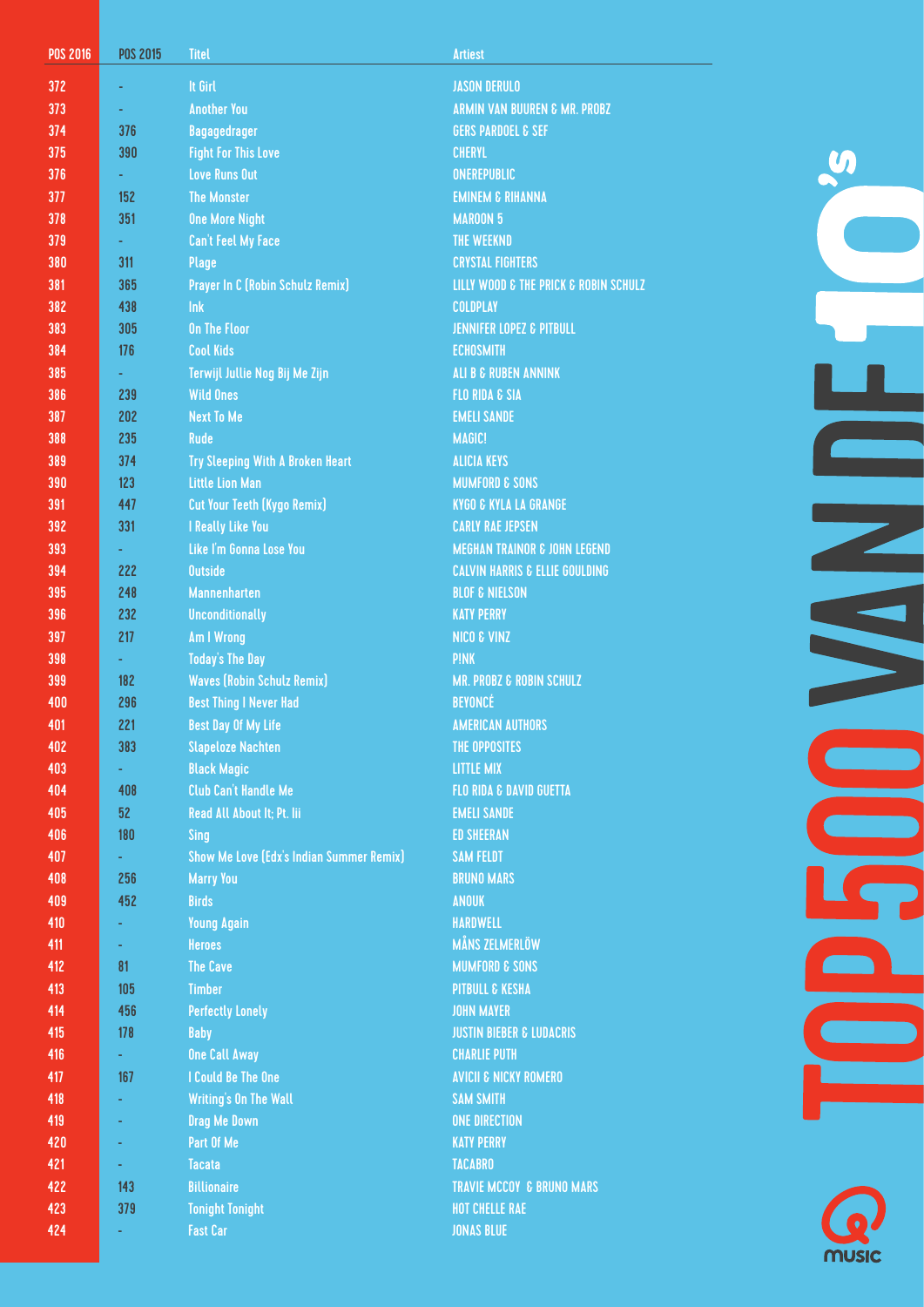| 425<br>464<br><b>New Age</b><br><b>MARLON ROUDETTE</b><br>426<br><b>The Sound</b><br><b>THE 1975</b><br>÷.<br><b>Cups (When I'm Gone)</b><br><b>ANNA KENDRICK</b><br>427<br>357<br>428<br>249<br><b>JASON DERULO &amp; SNOOP DOGG</b><br>Wiggle<br>429<br><b>Run</b><br><b>RONDé</b><br>÷<br><b>Who's That Chick?</b><br><b>DAVID GUETTA &amp; RIHANNA</b><br>430<br>458<br>431<br><b>VANVELZEN</b><br><b>Phoenix</b><br>÷<br><b>I Follow Rivers</b><br><b>LYKKE LI</b><br>432<br>277<br>433<br><b>JAMES MORRISON</b><br>364<br><b>Slave To The Music</b><br>434<br>258<br><b>Wait For Me</b><br><b>KINGS OF LEON</b><br><b>Work From Home</b><br><b>FIFTH HARMONY</b><br>435<br>ä,<br><b>Take Your Time Girl (Live)</b><br>436<br>196<br><b>NIELS GEUSEBROEK</b><br><b>Heroes (We Could Be)</b><br>437<br>396<br><b>ALESSO &amp; TOVE LO</b><br><b>Little Talks</b><br>OF MONSTERS AND MEN<br>438<br>140<br>The Edge Of Glory<br>439<br>189<br><b>LADY GAGA</b><br>440<br>113<br>Lighters<br><b>BAD MEETS EVIL &amp; BRUNO MARS</b><br><b>MAJOR LAZER &amp; FUSE ODG</b><br>441<br><b>Light It Up</b><br>÷,<br>442<br>162<br><b>Maybe</b><br><b>SICK PUPPIES</b><br>443<br>137<br><b>Bang Bang</b><br>JESSIE J & NICKI MINAJ & ARIANA GRANDE<br>444<br><b>Cooler Than Me</b><br><b>MIKE POSNER</b><br>÷,<br>445<br>492<br><b>Welcome Home</b><br><b>RADICAL FACE</b><br>446<br><b>WILLY WILLIAM</b><br><b>Ego</b><br>÷<br>447<br>COLDPLAY<br>128<br><b>Charlie Brown</b><br>448<br>327<br><b>WILL.I.AM &amp; JUSTIN BIEBER</b><br>#Thatpower<br><b>DIDDY &amp; SKYLAR GREY</b><br>449<br>423<br><b>Coming Home</b><br>276<br>450<br>Riptide<br><b>VANCE JOY</b><br>451<br><b>How Deep Is Your Love</b><br><b>CALVIN HARRIS</b><br>٠<br>452<br><b>Shoes Of Lightning</b><br><b>RACOON</b><br>433<br>Got 2 Luv U<br>453<br>163<br><b>SEAN PAUL &amp; ALEXIS JORDAN</b><br>454<br>265<br><b>I Follow Rivers</b><br><b>TRIGGERFINGER</b><br>Ain't Nobody (Loves Me Better)<br><b>FELIX JAEHN &amp; JASMINE THOMPSON</b><br>455<br>÷<br>456<br><b>Daylight</b><br><b>MAROON 5</b><br>459<br>Let Me Love You<br>457<br>455<br>NE-YO<br>E<br>KODALINE<br>458<br>188<br><b>All I Want</b><br>459<br>231<br><b>Addicted To You</b><br><b>AVICII</b><br><b>SELENA GOMEZ</b><br>460<br><b>Hands To Myself</b><br>÷<br>461<br>352<br>Nothin' On You<br><b>B.O.B. &amp; BRUNO MARS</b><br>462<br>373<br><b>Lovers On The Sun</b><br><b>DAVID GUETTA</b><br>255<br><b>Ghosts</b><br><b>KENSINGTON</b><br>463<br>464<br><b>Looking Too Closely</b><br><b>FINK</b><br>٠<br>$\blacksquare$<br><b>Broodje Bakpao</b><br>465<br>312<br>THE OPPOSITES & SEF & GERS PARDOEL<br>466<br><b>Keep Your Head Up</b><br><b>ANDY GRAMMER</b><br>÷,<br><b>RIHANNA</b><br><b>California King Bed</b><br>467<br>299<br><b>One Day / Reckoning Song (Wankelmut Remix)</b><br>468<br><b>ASAF AVIDAN &amp; THE MOJO'S</b><br>496<br>469<br>316<br>TAIO CRUZ & FLO RIDA<br><b>Hangover</b><br>470<br><b>Half Of My Heart</b><br><b>JOHN MAYER &amp; TAYLOR SWIFT</b><br>183<br>471<br>481<br><b>Barbra Streisand</b><br><b>DUCK SAUCE</b><br>472<br>293<br><b>CHRISTINE AND THE QUEENS</b><br><b>Christine</b><br>473<br><b>Duele El Corazon</b><br><b>ENRIQUE IGLESIAS</b><br>÷,<br>474<br><b>Glad You Came</b><br><b>THE WANTED</b><br>324<br>475<br>200<br><b>California Gurls</b><br><b>KATY PERRY &amp; SNOOP DOGG</b><br>476<br><b>ANOUK</b><br><b>Dominique</b><br>÷<br>477<br>Intoxicated<br><b>MARTIN SOLVEIG</b><br>465<br><b>MUSIC</b> | <b>POS 2016</b> | <b>POS 2015</b> | <b>Titel</b> | <b>Artiest</b> |  |
|-----------------------------------------------------------------------------------------------------------------------------------------------------------------------------------------------------------------------------------------------------------------------------------------------------------------------------------------------------------------------------------------------------------------------------------------------------------------------------------------------------------------------------------------------------------------------------------------------------------------------------------------------------------------------------------------------------------------------------------------------------------------------------------------------------------------------------------------------------------------------------------------------------------------------------------------------------------------------------------------------------------------------------------------------------------------------------------------------------------------------------------------------------------------------------------------------------------------------------------------------------------------------------------------------------------------------------------------------------------------------------------------------------------------------------------------------------------------------------------------------------------------------------------------------------------------------------------------------------------------------------------------------------------------------------------------------------------------------------------------------------------------------------------------------------------------------------------------------------------------------------------------------------------------------------------------------------------------------------------------------------------------------------------------------------------------------------------------------------------------------------------------------------------------------------------------------------------------------------------------------------------------------------------------------------------------------------------------------------------------------------------------------------------------------------------------------------------------------------------------------------------------------------------------------------------------------------------------------------------------------------------------------------------------------------------------------------------------------------------------------------------------------------------------------------------------------------------------------------------------------------------------------------------------------------------------------------------------------------------------------------------------------------------------------------------------------------------------------------------------------------------------------------------------------------------------------------------------------------------------------------------------------------------------------------------------------------------------------------------------------------------------------------------------------------------------------------------------------------------------------------------------|-----------------|-----------------|--------------|----------------|--|
|                                                                                                                                                                                                                                                                                                                                                                                                                                                                                                                                                                                                                                                                                                                                                                                                                                                                                                                                                                                                                                                                                                                                                                                                                                                                                                                                                                                                                                                                                                                                                                                                                                                                                                                                                                                                                                                                                                                                                                                                                                                                                                                                                                                                                                                                                                                                                                                                                                                                                                                                                                                                                                                                                                                                                                                                                                                                                                                                                                                                                                                                                                                                                                                                                                                                                                                                                                                                                                                                                                                 |                 |                 |              |                |  |
|                                                                                                                                                                                                                                                                                                                                                                                                                                                                                                                                                                                                                                                                                                                                                                                                                                                                                                                                                                                                                                                                                                                                                                                                                                                                                                                                                                                                                                                                                                                                                                                                                                                                                                                                                                                                                                                                                                                                                                                                                                                                                                                                                                                                                                                                                                                                                                                                                                                                                                                                                                                                                                                                                                                                                                                                                                                                                                                                                                                                                                                                                                                                                                                                                                                                                                                                                                                                                                                                                                                 |                 |                 |              |                |  |
|                                                                                                                                                                                                                                                                                                                                                                                                                                                                                                                                                                                                                                                                                                                                                                                                                                                                                                                                                                                                                                                                                                                                                                                                                                                                                                                                                                                                                                                                                                                                                                                                                                                                                                                                                                                                                                                                                                                                                                                                                                                                                                                                                                                                                                                                                                                                                                                                                                                                                                                                                                                                                                                                                                                                                                                                                                                                                                                                                                                                                                                                                                                                                                                                                                                                                                                                                                                                                                                                                                                 |                 |                 |              |                |  |
|                                                                                                                                                                                                                                                                                                                                                                                                                                                                                                                                                                                                                                                                                                                                                                                                                                                                                                                                                                                                                                                                                                                                                                                                                                                                                                                                                                                                                                                                                                                                                                                                                                                                                                                                                                                                                                                                                                                                                                                                                                                                                                                                                                                                                                                                                                                                                                                                                                                                                                                                                                                                                                                                                                                                                                                                                                                                                                                                                                                                                                                                                                                                                                                                                                                                                                                                                                                                                                                                                                                 |                 |                 |              |                |  |
|                                                                                                                                                                                                                                                                                                                                                                                                                                                                                                                                                                                                                                                                                                                                                                                                                                                                                                                                                                                                                                                                                                                                                                                                                                                                                                                                                                                                                                                                                                                                                                                                                                                                                                                                                                                                                                                                                                                                                                                                                                                                                                                                                                                                                                                                                                                                                                                                                                                                                                                                                                                                                                                                                                                                                                                                                                                                                                                                                                                                                                                                                                                                                                                                                                                                                                                                                                                                                                                                                                                 |                 |                 |              |                |  |
|                                                                                                                                                                                                                                                                                                                                                                                                                                                                                                                                                                                                                                                                                                                                                                                                                                                                                                                                                                                                                                                                                                                                                                                                                                                                                                                                                                                                                                                                                                                                                                                                                                                                                                                                                                                                                                                                                                                                                                                                                                                                                                                                                                                                                                                                                                                                                                                                                                                                                                                                                                                                                                                                                                                                                                                                                                                                                                                                                                                                                                                                                                                                                                                                                                                                                                                                                                                                                                                                                                                 |                 |                 |              |                |  |
|                                                                                                                                                                                                                                                                                                                                                                                                                                                                                                                                                                                                                                                                                                                                                                                                                                                                                                                                                                                                                                                                                                                                                                                                                                                                                                                                                                                                                                                                                                                                                                                                                                                                                                                                                                                                                                                                                                                                                                                                                                                                                                                                                                                                                                                                                                                                                                                                                                                                                                                                                                                                                                                                                                                                                                                                                                                                                                                                                                                                                                                                                                                                                                                                                                                                                                                                                                                                                                                                                                                 |                 |                 |              |                |  |
|                                                                                                                                                                                                                                                                                                                                                                                                                                                                                                                                                                                                                                                                                                                                                                                                                                                                                                                                                                                                                                                                                                                                                                                                                                                                                                                                                                                                                                                                                                                                                                                                                                                                                                                                                                                                                                                                                                                                                                                                                                                                                                                                                                                                                                                                                                                                                                                                                                                                                                                                                                                                                                                                                                                                                                                                                                                                                                                                                                                                                                                                                                                                                                                                                                                                                                                                                                                                                                                                                                                 |                 |                 |              |                |  |
|                                                                                                                                                                                                                                                                                                                                                                                                                                                                                                                                                                                                                                                                                                                                                                                                                                                                                                                                                                                                                                                                                                                                                                                                                                                                                                                                                                                                                                                                                                                                                                                                                                                                                                                                                                                                                                                                                                                                                                                                                                                                                                                                                                                                                                                                                                                                                                                                                                                                                                                                                                                                                                                                                                                                                                                                                                                                                                                                                                                                                                                                                                                                                                                                                                                                                                                                                                                                                                                                                                                 |                 |                 |              |                |  |
|                                                                                                                                                                                                                                                                                                                                                                                                                                                                                                                                                                                                                                                                                                                                                                                                                                                                                                                                                                                                                                                                                                                                                                                                                                                                                                                                                                                                                                                                                                                                                                                                                                                                                                                                                                                                                                                                                                                                                                                                                                                                                                                                                                                                                                                                                                                                                                                                                                                                                                                                                                                                                                                                                                                                                                                                                                                                                                                                                                                                                                                                                                                                                                                                                                                                                                                                                                                                                                                                                                                 |                 |                 |              |                |  |
|                                                                                                                                                                                                                                                                                                                                                                                                                                                                                                                                                                                                                                                                                                                                                                                                                                                                                                                                                                                                                                                                                                                                                                                                                                                                                                                                                                                                                                                                                                                                                                                                                                                                                                                                                                                                                                                                                                                                                                                                                                                                                                                                                                                                                                                                                                                                                                                                                                                                                                                                                                                                                                                                                                                                                                                                                                                                                                                                                                                                                                                                                                                                                                                                                                                                                                                                                                                                                                                                                                                 |                 |                 |              |                |  |
|                                                                                                                                                                                                                                                                                                                                                                                                                                                                                                                                                                                                                                                                                                                                                                                                                                                                                                                                                                                                                                                                                                                                                                                                                                                                                                                                                                                                                                                                                                                                                                                                                                                                                                                                                                                                                                                                                                                                                                                                                                                                                                                                                                                                                                                                                                                                                                                                                                                                                                                                                                                                                                                                                                                                                                                                                                                                                                                                                                                                                                                                                                                                                                                                                                                                                                                                                                                                                                                                                                                 |                 |                 |              |                |  |
|                                                                                                                                                                                                                                                                                                                                                                                                                                                                                                                                                                                                                                                                                                                                                                                                                                                                                                                                                                                                                                                                                                                                                                                                                                                                                                                                                                                                                                                                                                                                                                                                                                                                                                                                                                                                                                                                                                                                                                                                                                                                                                                                                                                                                                                                                                                                                                                                                                                                                                                                                                                                                                                                                                                                                                                                                                                                                                                                                                                                                                                                                                                                                                                                                                                                                                                                                                                                                                                                                                                 |                 |                 |              |                |  |
|                                                                                                                                                                                                                                                                                                                                                                                                                                                                                                                                                                                                                                                                                                                                                                                                                                                                                                                                                                                                                                                                                                                                                                                                                                                                                                                                                                                                                                                                                                                                                                                                                                                                                                                                                                                                                                                                                                                                                                                                                                                                                                                                                                                                                                                                                                                                                                                                                                                                                                                                                                                                                                                                                                                                                                                                                                                                                                                                                                                                                                                                                                                                                                                                                                                                                                                                                                                                                                                                                                                 |                 |                 |              |                |  |
|                                                                                                                                                                                                                                                                                                                                                                                                                                                                                                                                                                                                                                                                                                                                                                                                                                                                                                                                                                                                                                                                                                                                                                                                                                                                                                                                                                                                                                                                                                                                                                                                                                                                                                                                                                                                                                                                                                                                                                                                                                                                                                                                                                                                                                                                                                                                                                                                                                                                                                                                                                                                                                                                                                                                                                                                                                                                                                                                                                                                                                                                                                                                                                                                                                                                                                                                                                                                                                                                                                                 |                 |                 |              |                |  |
|                                                                                                                                                                                                                                                                                                                                                                                                                                                                                                                                                                                                                                                                                                                                                                                                                                                                                                                                                                                                                                                                                                                                                                                                                                                                                                                                                                                                                                                                                                                                                                                                                                                                                                                                                                                                                                                                                                                                                                                                                                                                                                                                                                                                                                                                                                                                                                                                                                                                                                                                                                                                                                                                                                                                                                                                                                                                                                                                                                                                                                                                                                                                                                                                                                                                                                                                                                                                                                                                                                                 |                 |                 |              |                |  |
|                                                                                                                                                                                                                                                                                                                                                                                                                                                                                                                                                                                                                                                                                                                                                                                                                                                                                                                                                                                                                                                                                                                                                                                                                                                                                                                                                                                                                                                                                                                                                                                                                                                                                                                                                                                                                                                                                                                                                                                                                                                                                                                                                                                                                                                                                                                                                                                                                                                                                                                                                                                                                                                                                                                                                                                                                                                                                                                                                                                                                                                                                                                                                                                                                                                                                                                                                                                                                                                                                                                 |                 |                 |              |                |  |
|                                                                                                                                                                                                                                                                                                                                                                                                                                                                                                                                                                                                                                                                                                                                                                                                                                                                                                                                                                                                                                                                                                                                                                                                                                                                                                                                                                                                                                                                                                                                                                                                                                                                                                                                                                                                                                                                                                                                                                                                                                                                                                                                                                                                                                                                                                                                                                                                                                                                                                                                                                                                                                                                                                                                                                                                                                                                                                                                                                                                                                                                                                                                                                                                                                                                                                                                                                                                                                                                                                                 |                 |                 |              |                |  |
|                                                                                                                                                                                                                                                                                                                                                                                                                                                                                                                                                                                                                                                                                                                                                                                                                                                                                                                                                                                                                                                                                                                                                                                                                                                                                                                                                                                                                                                                                                                                                                                                                                                                                                                                                                                                                                                                                                                                                                                                                                                                                                                                                                                                                                                                                                                                                                                                                                                                                                                                                                                                                                                                                                                                                                                                                                                                                                                                                                                                                                                                                                                                                                                                                                                                                                                                                                                                                                                                                                                 |                 |                 |              |                |  |
|                                                                                                                                                                                                                                                                                                                                                                                                                                                                                                                                                                                                                                                                                                                                                                                                                                                                                                                                                                                                                                                                                                                                                                                                                                                                                                                                                                                                                                                                                                                                                                                                                                                                                                                                                                                                                                                                                                                                                                                                                                                                                                                                                                                                                                                                                                                                                                                                                                                                                                                                                                                                                                                                                                                                                                                                                                                                                                                                                                                                                                                                                                                                                                                                                                                                                                                                                                                                                                                                                                                 |                 |                 |              |                |  |
|                                                                                                                                                                                                                                                                                                                                                                                                                                                                                                                                                                                                                                                                                                                                                                                                                                                                                                                                                                                                                                                                                                                                                                                                                                                                                                                                                                                                                                                                                                                                                                                                                                                                                                                                                                                                                                                                                                                                                                                                                                                                                                                                                                                                                                                                                                                                                                                                                                                                                                                                                                                                                                                                                                                                                                                                                                                                                                                                                                                                                                                                                                                                                                                                                                                                                                                                                                                                                                                                                                                 |                 |                 |              |                |  |
|                                                                                                                                                                                                                                                                                                                                                                                                                                                                                                                                                                                                                                                                                                                                                                                                                                                                                                                                                                                                                                                                                                                                                                                                                                                                                                                                                                                                                                                                                                                                                                                                                                                                                                                                                                                                                                                                                                                                                                                                                                                                                                                                                                                                                                                                                                                                                                                                                                                                                                                                                                                                                                                                                                                                                                                                                                                                                                                                                                                                                                                                                                                                                                                                                                                                                                                                                                                                                                                                                                                 |                 |                 |              |                |  |
|                                                                                                                                                                                                                                                                                                                                                                                                                                                                                                                                                                                                                                                                                                                                                                                                                                                                                                                                                                                                                                                                                                                                                                                                                                                                                                                                                                                                                                                                                                                                                                                                                                                                                                                                                                                                                                                                                                                                                                                                                                                                                                                                                                                                                                                                                                                                                                                                                                                                                                                                                                                                                                                                                                                                                                                                                                                                                                                                                                                                                                                                                                                                                                                                                                                                                                                                                                                                                                                                                                                 |                 |                 |              |                |  |
|                                                                                                                                                                                                                                                                                                                                                                                                                                                                                                                                                                                                                                                                                                                                                                                                                                                                                                                                                                                                                                                                                                                                                                                                                                                                                                                                                                                                                                                                                                                                                                                                                                                                                                                                                                                                                                                                                                                                                                                                                                                                                                                                                                                                                                                                                                                                                                                                                                                                                                                                                                                                                                                                                                                                                                                                                                                                                                                                                                                                                                                                                                                                                                                                                                                                                                                                                                                                                                                                                                                 |                 |                 |              |                |  |
|                                                                                                                                                                                                                                                                                                                                                                                                                                                                                                                                                                                                                                                                                                                                                                                                                                                                                                                                                                                                                                                                                                                                                                                                                                                                                                                                                                                                                                                                                                                                                                                                                                                                                                                                                                                                                                                                                                                                                                                                                                                                                                                                                                                                                                                                                                                                                                                                                                                                                                                                                                                                                                                                                                                                                                                                                                                                                                                                                                                                                                                                                                                                                                                                                                                                                                                                                                                                                                                                                                                 |                 |                 |              |                |  |
|                                                                                                                                                                                                                                                                                                                                                                                                                                                                                                                                                                                                                                                                                                                                                                                                                                                                                                                                                                                                                                                                                                                                                                                                                                                                                                                                                                                                                                                                                                                                                                                                                                                                                                                                                                                                                                                                                                                                                                                                                                                                                                                                                                                                                                                                                                                                                                                                                                                                                                                                                                                                                                                                                                                                                                                                                                                                                                                                                                                                                                                                                                                                                                                                                                                                                                                                                                                                                                                                                                                 |                 |                 |              |                |  |
|                                                                                                                                                                                                                                                                                                                                                                                                                                                                                                                                                                                                                                                                                                                                                                                                                                                                                                                                                                                                                                                                                                                                                                                                                                                                                                                                                                                                                                                                                                                                                                                                                                                                                                                                                                                                                                                                                                                                                                                                                                                                                                                                                                                                                                                                                                                                                                                                                                                                                                                                                                                                                                                                                                                                                                                                                                                                                                                                                                                                                                                                                                                                                                                                                                                                                                                                                                                                                                                                                                                 |                 |                 |              |                |  |
|                                                                                                                                                                                                                                                                                                                                                                                                                                                                                                                                                                                                                                                                                                                                                                                                                                                                                                                                                                                                                                                                                                                                                                                                                                                                                                                                                                                                                                                                                                                                                                                                                                                                                                                                                                                                                                                                                                                                                                                                                                                                                                                                                                                                                                                                                                                                                                                                                                                                                                                                                                                                                                                                                                                                                                                                                                                                                                                                                                                                                                                                                                                                                                                                                                                                                                                                                                                                                                                                                                                 |                 |                 |              |                |  |
|                                                                                                                                                                                                                                                                                                                                                                                                                                                                                                                                                                                                                                                                                                                                                                                                                                                                                                                                                                                                                                                                                                                                                                                                                                                                                                                                                                                                                                                                                                                                                                                                                                                                                                                                                                                                                                                                                                                                                                                                                                                                                                                                                                                                                                                                                                                                                                                                                                                                                                                                                                                                                                                                                                                                                                                                                                                                                                                                                                                                                                                                                                                                                                                                                                                                                                                                                                                                                                                                                                                 |                 |                 |              |                |  |
|                                                                                                                                                                                                                                                                                                                                                                                                                                                                                                                                                                                                                                                                                                                                                                                                                                                                                                                                                                                                                                                                                                                                                                                                                                                                                                                                                                                                                                                                                                                                                                                                                                                                                                                                                                                                                                                                                                                                                                                                                                                                                                                                                                                                                                                                                                                                                                                                                                                                                                                                                                                                                                                                                                                                                                                                                                                                                                                                                                                                                                                                                                                                                                                                                                                                                                                                                                                                                                                                                                                 |                 |                 |              |                |  |
|                                                                                                                                                                                                                                                                                                                                                                                                                                                                                                                                                                                                                                                                                                                                                                                                                                                                                                                                                                                                                                                                                                                                                                                                                                                                                                                                                                                                                                                                                                                                                                                                                                                                                                                                                                                                                                                                                                                                                                                                                                                                                                                                                                                                                                                                                                                                                                                                                                                                                                                                                                                                                                                                                                                                                                                                                                                                                                                                                                                                                                                                                                                                                                                                                                                                                                                                                                                                                                                                                                                 |                 |                 |              |                |  |
|                                                                                                                                                                                                                                                                                                                                                                                                                                                                                                                                                                                                                                                                                                                                                                                                                                                                                                                                                                                                                                                                                                                                                                                                                                                                                                                                                                                                                                                                                                                                                                                                                                                                                                                                                                                                                                                                                                                                                                                                                                                                                                                                                                                                                                                                                                                                                                                                                                                                                                                                                                                                                                                                                                                                                                                                                                                                                                                                                                                                                                                                                                                                                                                                                                                                                                                                                                                                                                                                                                                 |                 |                 |              |                |  |
|                                                                                                                                                                                                                                                                                                                                                                                                                                                                                                                                                                                                                                                                                                                                                                                                                                                                                                                                                                                                                                                                                                                                                                                                                                                                                                                                                                                                                                                                                                                                                                                                                                                                                                                                                                                                                                                                                                                                                                                                                                                                                                                                                                                                                                                                                                                                                                                                                                                                                                                                                                                                                                                                                                                                                                                                                                                                                                                                                                                                                                                                                                                                                                                                                                                                                                                                                                                                                                                                                                                 |                 |                 |              |                |  |
|                                                                                                                                                                                                                                                                                                                                                                                                                                                                                                                                                                                                                                                                                                                                                                                                                                                                                                                                                                                                                                                                                                                                                                                                                                                                                                                                                                                                                                                                                                                                                                                                                                                                                                                                                                                                                                                                                                                                                                                                                                                                                                                                                                                                                                                                                                                                                                                                                                                                                                                                                                                                                                                                                                                                                                                                                                                                                                                                                                                                                                                                                                                                                                                                                                                                                                                                                                                                                                                                                                                 |                 |                 |              |                |  |
|                                                                                                                                                                                                                                                                                                                                                                                                                                                                                                                                                                                                                                                                                                                                                                                                                                                                                                                                                                                                                                                                                                                                                                                                                                                                                                                                                                                                                                                                                                                                                                                                                                                                                                                                                                                                                                                                                                                                                                                                                                                                                                                                                                                                                                                                                                                                                                                                                                                                                                                                                                                                                                                                                                                                                                                                                                                                                                                                                                                                                                                                                                                                                                                                                                                                                                                                                                                                                                                                                                                 |                 |                 |              |                |  |
|                                                                                                                                                                                                                                                                                                                                                                                                                                                                                                                                                                                                                                                                                                                                                                                                                                                                                                                                                                                                                                                                                                                                                                                                                                                                                                                                                                                                                                                                                                                                                                                                                                                                                                                                                                                                                                                                                                                                                                                                                                                                                                                                                                                                                                                                                                                                                                                                                                                                                                                                                                                                                                                                                                                                                                                                                                                                                                                                                                                                                                                                                                                                                                                                                                                                                                                                                                                                                                                                                                                 |                 |                 |              |                |  |
|                                                                                                                                                                                                                                                                                                                                                                                                                                                                                                                                                                                                                                                                                                                                                                                                                                                                                                                                                                                                                                                                                                                                                                                                                                                                                                                                                                                                                                                                                                                                                                                                                                                                                                                                                                                                                                                                                                                                                                                                                                                                                                                                                                                                                                                                                                                                                                                                                                                                                                                                                                                                                                                                                                                                                                                                                                                                                                                                                                                                                                                                                                                                                                                                                                                                                                                                                                                                                                                                                                                 |                 |                 |              |                |  |
|                                                                                                                                                                                                                                                                                                                                                                                                                                                                                                                                                                                                                                                                                                                                                                                                                                                                                                                                                                                                                                                                                                                                                                                                                                                                                                                                                                                                                                                                                                                                                                                                                                                                                                                                                                                                                                                                                                                                                                                                                                                                                                                                                                                                                                                                                                                                                                                                                                                                                                                                                                                                                                                                                                                                                                                                                                                                                                                                                                                                                                                                                                                                                                                                                                                                                                                                                                                                                                                                                                                 |                 |                 |              |                |  |
|                                                                                                                                                                                                                                                                                                                                                                                                                                                                                                                                                                                                                                                                                                                                                                                                                                                                                                                                                                                                                                                                                                                                                                                                                                                                                                                                                                                                                                                                                                                                                                                                                                                                                                                                                                                                                                                                                                                                                                                                                                                                                                                                                                                                                                                                                                                                                                                                                                                                                                                                                                                                                                                                                                                                                                                                                                                                                                                                                                                                                                                                                                                                                                                                                                                                                                                                                                                                                                                                                                                 |                 |                 |              |                |  |
|                                                                                                                                                                                                                                                                                                                                                                                                                                                                                                                                                                                                                                                                                                                                                                                                                                                                                                                                                                                                                                                                                                                                                                                                                                                                                                                                                                                                                                                                                                                                                                                                                                                                                                                                                                                                                                                                                                                                                                                                                                                                                                                                                                                                                                                                                                                                                                                                                                                                                                                                                                                                                                                                                                                                                                                                                                                                                                                                                                                                                                                                                                                                                                                                                                                                                                                                                                                                                                                                                                                 |                 |                 |              |                |  |
|                                                                                                                                                                                                                                                                                                                                                                                                                                                                                                                                                                                                                                                                                                                                                                                                                                                                                                                                                                                                                                                                                                                                                                                                                                                                                                                                                                                                                                                                                                                                                                                                                                                                                                                                                                                                                                                                                                                                                                                                                                                                                                                                                                                                                                                                                                                                                                                                                                                                                                                                                                                                                                                                                                                                                                                                                                                                                                                                                                                                                                                                                                                                                                                                                                                                                                                                                                                                                                                                                                                 |                 |                 |              |                |  |
|                                                                                                                                                                                                                                                                                                                                                                                                                                                                                                                                                                                                                                                                                                                                                                                                                                                                                                                                                                                                                                                                                                                                                                                                                                                                                                                                                                                                                                                                                                                                                                                                                                                                                                                                                                                                                                                                                                                                                                                                                                                                                                                                                                                                                                                                                                                                                                                                                                                                                                                                                                                                                                                                                                                                                                                                                                                                                                                                                                                                                                                                                                                                                                                                                                                                                                                                                                                                                                                                                                                 |                 |                 |              |                |  |
|                                                                                                                                                                                                                                                                                                                                                                                                                                                                                                                                                                                                                                                                                                                                                                                                                                                                                                                                                                                                                                                                                                                                                                                                                                                                                                                                                                                                                                                                                                                                                                                                                                                                                                                                                                                                                                                                                                                                                                                                                                                                                                                                                                                                                                                                                                                                                                                                                                                                                                                                                                                                                                                                                                                                                                                                                                                                                                                                                                                                                                                                                                                                                                                                                                                                                                                                                                                                                                                                                                                 |                 |                 |              |                |  |
|                                                                                                                                                                                                                                                                                                                                                                                                                                                                                                                                                                                                                                                                                                                                                                                                                                                                                                                                                                                                                                                                                                                                                                                                                                                                                                                                                                                                                                                                                                                                                                                                                                                                                                                                                                                                                                                                                                                                                                                                                                                                                                                                                                                                                                                                                                                                                                                                                                                                                                                                                                                                                                                                                                                                                                                                                                                                                                                                                                                                                                                                                                                                                                                                                                                                                                                                                                                                                                                                                                                 |                 |                 |              |                |  |
|                                                                                                                                                                                                                                                                                                                                                                                                                                                                                                                                                                                                                                                                                                                                                                                                                                                                                                                                                                                                                                                                                                                                                                                                                                                                                                                                                                                                                                                                                                                                                                                                                                                                                                                                                                                                                                                                                                                                                                                                                                                                                                                                                                                                                                                                                                                                                                                                                                                                                                                                                                                                                                                                                                                                                                                                                                                                                                                                                                                                                                                                                                                                                                                                                                                                                                                                                                                                                                                                                                                 |                 |                 |              |                |  |
|                                                                                                                                                                                                                                                                                                                                                                                                                                                                                                                                                                                                                                                                                                                                                                                                                                                                                                                                                                                                                                                                                                                                                                                                                                                                                                                                                                                                                                                                                                                                                                                                                                                                                                                                                                                                                                                                                                                                                                                                                                                                                                                                                                                                                                                                                                                                                                                                                                                                                                                                                                                                                                                                                                                                                                                                                                                                                                                                                                                                                                                                                                                                                                                                                                                                                                                                                                                                                                                                                                                 |                 |                 |              |                |  |
|                                                                                                                                                                                                                                                                                                                                                                                                                                                                                                                                                                                                                                                                                                                                                                                                                                                                                                                                                                                                                                                                                                                                                                                                                                                                                                                                                                                                                                                                                                                                                                                                                                                                                                                                                                                                                                                                                                                                                                                                                                                                                                                                                                                                                                                                                                                                                                                                                                                                                                                                                                                                                                                                                                                                                                                                                                                                                                                                                                                                                                                                                                                                                                                                                                                                                                                                                                                                                                                                                                                 |                 |                 |              |                |  |
|                                                                                                                                                                                                                                                                                                                                                                                                                                                                                                                                                                                                                                                                                                                                                                                                                                                                                                                                                                                                                                                                                                                                                                                                                                                                                                                                                                                                                                                                                                                                                                                                                                                                                                                                                                                                                                                                                                                                                                                                                                                                                                                                                                                                                                                                                                                                                                                                                                                                                                                                                                                                                                                                                                                                                                                                                                                                                                                                                                                                                                                                                                                                                                                                                                                                                                                                                                                                                                                                                                                 |                 |                 |              |                |  |
|                                                                                                                                                                                                                                                                                                                                                                                                                                                                                                                                                                                                                                                                                                                                                                                                                                                                                                                                                                                                                                                                                                                                                                                                                                                                                                                                                                                                                                                                                                                                                                                                                                                                                                                                                                                                                                                                                                                                                                                                                                                                                                                                                                                                                                                                                                                                                                                                                                                                                                                                                                                                                                                                                                                                                                                                                                                                                                                                                                                                                                                                                                                                                                                                                                                                                                                                                                                                                                                                                                                 |                 |                 |              |                |  |
|                                                                                                                                                                                                                                                                                                                                                                                                                                                                                                                                                                                                                                                                                                                                                                                                                                                                                                                                                                                                                                                                                                                                                                                                                                                                                                                                                                                                                                                                                                                                                                                                                                                                                                                                                                                                                                                                                                                                                                                                                                                                                                                                                                                                                                                                                                                                                                                                                                                                                                                                                                                                                                                                                                                                                                                                                                                                                                                                                                                                                                                                                                                                                                                                                                                                                                                                                                                                                                                                                                                 |                 |                 |              |                |  |
|                                                                                                                                                                                                                                                                                                                                                                                                                                                                                                                                                                                                                                                                                                                                                                                                                                                                                                                                                                                                                                                                                                                                                                                                                                                                                                                                                                                                                                                                                                                                                                                                                                                                                                                                                                                                                                                                                                                                                                                                                                                                                                                                                                                                                                                                                                                                                                                                                                                                                                                                                                                                                                                                                                                                                                                                                                                                                                                                                                                                                                                                                                                                                                                                                                                                                                                                                                                                                                                                                                                 |                 |                 |              |                |  |
|                                                                                                                                                                                                                                                                                                                                                                                                                                                                                                                                                                                                                                                                                                                                                                                                                                                                                                                                                                                                                                                                                                                                                                                                                                                                                                                                                                                                                                                                                                                                                                                                                                                                                                                                                                                                                                                                                                                                                                                                                                                                                                                                                                                                                                                                                                                                                                                                                                                                                                                                                                                                                                                                                                                                                                                                                                                                                                                                                                                                                                                                                                                                                                                                                                                                                                                                                                                                                                                                                                                 |                 |                 |              |                |  |

 $\blacktriangleright$